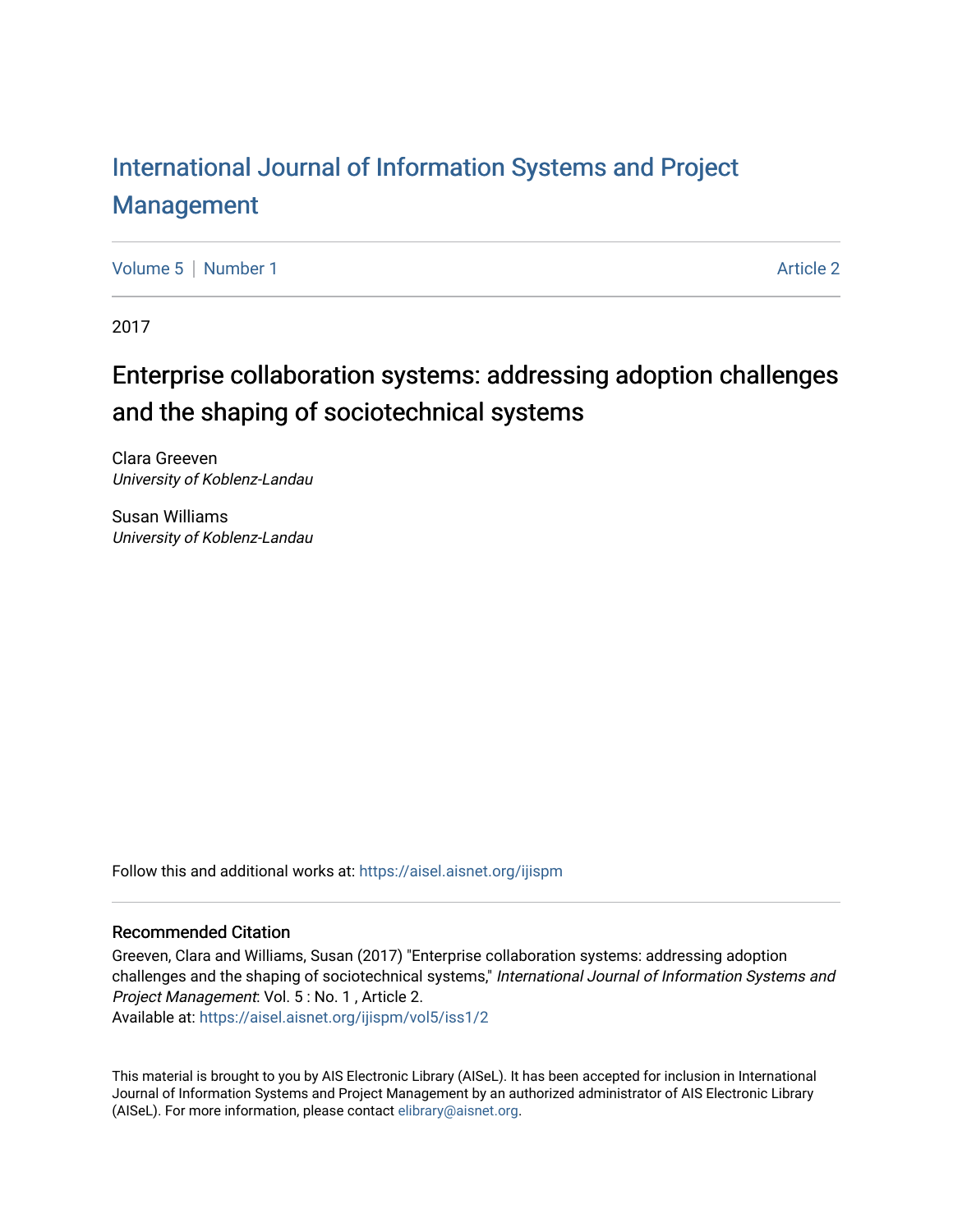

International Journal of Information Systems and Project Management ISSN (print):2182-7796, ISSN (online):2182-7788, ISSN (cd-rom):2182-780X

*Available online a[t www.sciencesphere.org/ijispm](http://www.sciencesphere.org/ijispm)*

# Enterprise collaboration systems: addressing adoption challenges and the shaping of sociotechnical systems

### **Clara S. Greeven**

Institute for Information Systems Research University of Koblenz-Landau, Koblenz, 56072 Germany www.shortbio.net/cgreeven@uni-koblenz.de

### **Susan P. Williams**

Institute for Information Systems Research University of Koblenz-Landau, Koblenz, 56072 Germany [www.shortbio.net/williams@uni-koblenz.de](http://www.shortbio.net/williams@uni-koblenz.de)

### **Abstract:**

This article examines the adoption challenges organizations encounter when they introduce enterprise collaboration systems (ECS) and the measures that can be used, i.e. actions that can be taken, to address these challenges. The aim of the article is to provide an overview of the multitude of different ECS adoption challenges and measures, and based on these, to lay the theoretical and analytical basis for studying the shaping of such complex sociotechnical systems. For this purpose, a qualitative meta-analysis of the academic literature and interviews with companies were conducted, which resulted in a collection of ECS challenges and measures classified and analyzed with regard to their specific spatiotemporal aspects. Drawing on the results of this study, research imperatives, which include the call for studying ECS over multiple time frames and settings, are presented. These will be examined in greater depth as part of our wider, multidisciplinary research program that focuses on enterprise collaboration systems use in the emerging digital workplace.

### **Keywords:**

Enterprise Collaboration System (ECS); Enterprise Social Software (ESS); sociotechnical systems; CSCW; adoption.

**DOI:** 10.12821/ijispm050101

**Manuscript received:** 13 February 2017 **Manuscript accepted:** 13 March 2017

Copyright © 2017, SciKA. General permission to republish in print or electronic forms, but not for profit, all or part of this material is gran ted, provided that the International Journal of Information Systems and Project Management copyright notice is given and that reference made to the publication, to its date of issue, and to<br>the fact that reprinting privileges were granted by per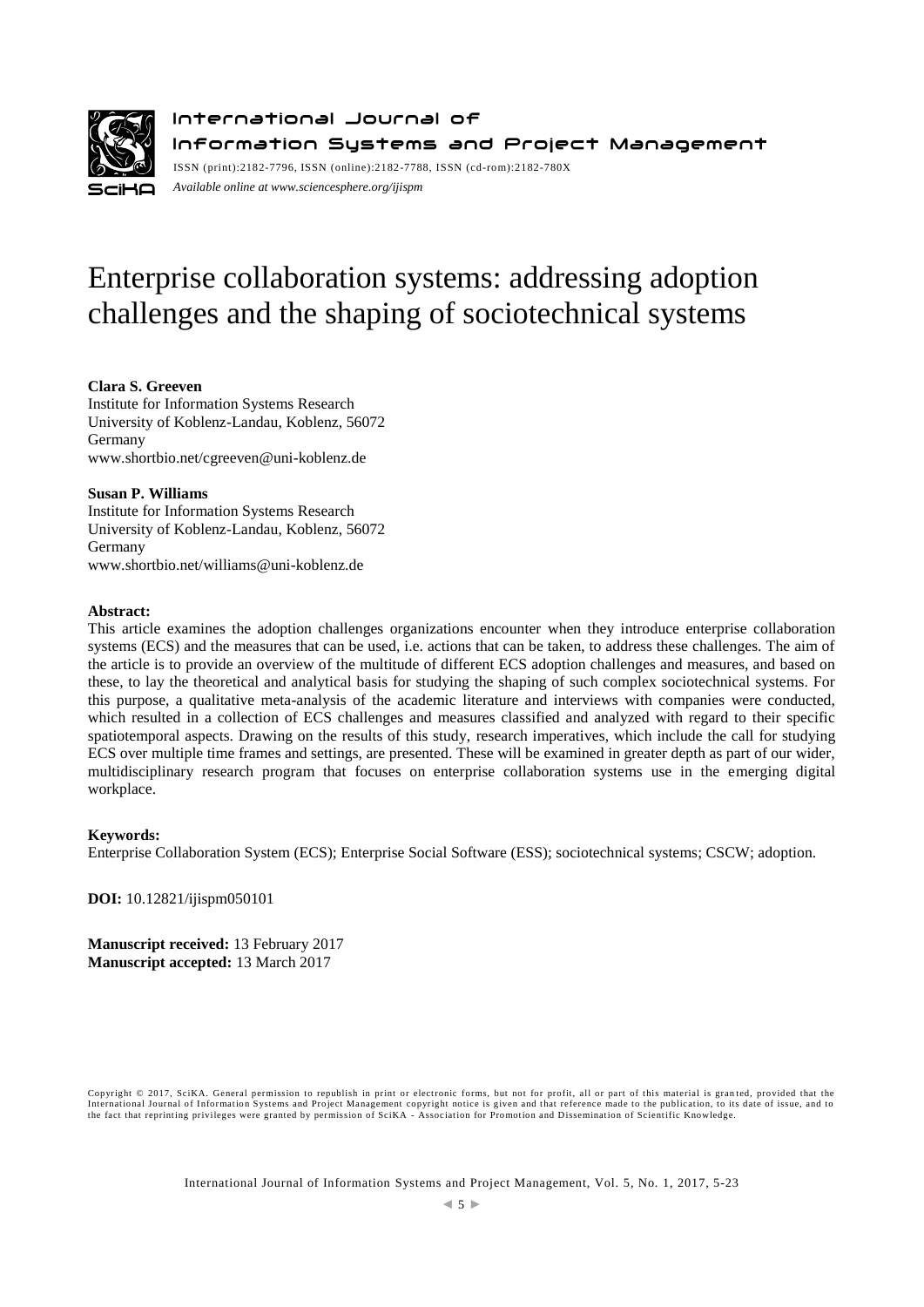Enterprise collaboration systems: addressing adoption challenges and the shaping of sociotechnical systems

### **1. Introduction**

This article links to the findings presented in our previous publication on identifying the adoption challenges of enterprise collaboration systems [1]. In this article, we extend that work to show not only the challenges that organizations encounter during the introduction of an enterprise collaboration system (ECS) but also the measures that can be used, i.e. actions that can be taken, to address these challenges. ECS are software systems that combine enterprise social software (ESS) components (e.g. social profiles, tags, wikis, blogs) with traditional groupware components (e.g., e-mail, group calendars, document libraries) [2], [3] to support organizations specifically in internal business communication, collaboration, and content and knowledge sharing activities. Today, ECS are seen as an important enabler of the modern digital workplace [4]. Such "socially-enabled" collaboration systems have gained attention from both the scientific research community and practitioners, however there are still uncertainties regarding their successful adoption and appropriation [5]–[7]. One reason is that organizations often introduce an ECS to utilize its potential for organizational innovation [8], but due to its novelty have little experience from which they can draw. The ESS and ECS literatures have started to document both challenges organizations face when introducing ECS and measures to address these diverse ECS adoption challenges. However, the body of research literature examining the adoption of ECS and ESS is currently fragmented and provides few in-depth empirical cases. In addition, the nature of the challenges that occur as part of an ECS initiative are multifaceted in terms of space and time and thus often require different ways of addressing them.

The study presented in this article constitutes only one part of a wider and multidisciplinary research program which focuses on enterprise collaboration systems and the emerging digital workplace [9], [10]. This article aims, firstly, to provide an overview of the multitude of different ECS adoption challenges and measures to address them, and secondly, to lay the theoretical and analytical basis for studying such complex sociotechnical systems. While transactional business software, such as Enterprise Resource Planning (ERP) systems, are typically used on a mandatory basis and introduced with clearly defined usage scenarios within specific business contexts, ECS are usually used voluntarily and use may change as well as be shaped over time. As opposed to traditional business software ECS stands out due to the possibility to use ECS in a variety of different ways depending on the context in which it is used and the actors involved as well as the experiences collected over time [4]. As a consequence, space and time specific challenges might arise when organizations introduce ECS and the measures proposed in the body of ECS literature for successfully using ECS might not be universally valid. However, for organizations to be prepared for the challenges that might arise and to assess the possibilities for dealing with them, a preliminary overview of ECS adoption challenges and measures is needed.

Through an in-depth analysis and synthesis of the extant literature and triangulating company interviews, the research objectives to accomplish the aims outlined above, are to i) identify and classify the challenges that organizations experience during the process of ECS introduction and the measures that can be used by organizations to address these challenges, ii) illuminate the identified ECS adoption challenges and measures to provide examples that illustrate their spatiotemporal characteristics and impact on the ECS adoption process and iii) discuss issues of sociotechnical change that guide the further analysis of ECS adoption, appropriation, and use as part of this broader research program.

This article is organized as follows. In the next section, the emergence of socially-enabled ECS and associated adoption literature is outlined to provide a common understanding for this research endeavor. Section 3 shows the underlying research design of this study. The results are presented in section 4. In section 5, the results of this study are interpreted to derive research imperatives, and section 6 concludes the study with a short summary of the findings and future research.

### **2. The adoption of Enterprise of Collaboration Systems in the Literature**

Globally, there are high levels of financial investment in information systems and technology (IS/IT) to adapt and support business (e.g., [11], [12]). Research on the value companies gain from IS/IT investments is extensive and has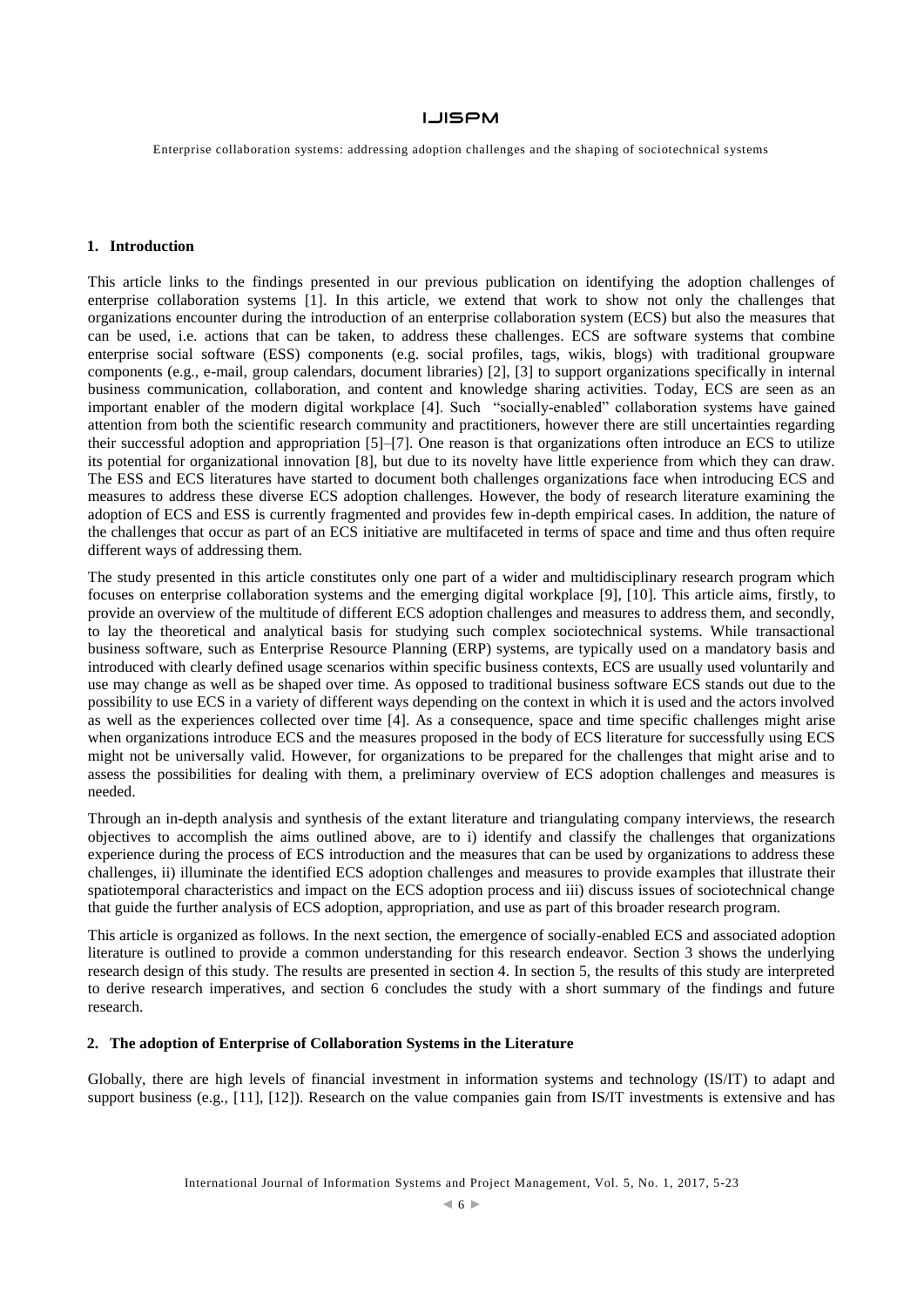Enterprise collaboration systems: addressing adoption challenges and the shaping of sociotechnical systems

been reported as an issue for over 25 years (e.g., [12]–[17]). The use of traditional enterprise software has now been complemented by ESS, confronting both researchers and practitioners with new adoption challenges that might impact the realization of benefits that contribute to IS/IT value. The successful use of ESS is seen as a crucial factor for the competitiveness of organizations.

Based on the immense success of social media, open platforms on the internet, as evidenced by the increasing number of users [18], the development of and demand for socially-enabled collaboration software in the workplace has gained momentum. Organizations have started to embrace the opportunities and challenges that come along with these enterprise collaboration systems that enhance traditional groupware with ESS. Attracted by new possibilities for content syndication, sharing user-generated content, socializing and networking, organizations expect to improve and extend their information sharing, communication, coordination and interaction capabilities [9]. The Computer Supported Cooperative Work (CSCW) research field has for some decades investigated how collaboration in work groups can be supported by means of traditional groupware [4], but the emergence of social software features, such as social profiles, wikis, blogs, microblogs, forums, or activity streams, as a supplement to traditional groupware has led to a shift from purpose-specific software to malleable software that is dependent on time and space, and therefore also on the employees working with it and their skills and experience [4], [8].

Meanwhile financial spending on ECS is significant and the ESS market is rapidly growing, forecasts predict up to \$US6.18 billion expenditure in 2018 [9], with large software vendors like IBM, Microsoft or Atlassian dominating the market. Despite the significant interest in the use of social software behind company firewalls and the fact that ECS are increasingly being integrated into daily work, there is still considerable uncertainty regarding the best ways to gain business value from them [9]. This uncertainty is linked to a plethora of ECS adoption challenges and the fact that organizations often find themselves in a cultural change situation with regard to their ECS implementation.

A growing body of literature in the ESS and ECS research field draws attention to the potential of ECS for collaborative work and to the different ECS adoption challenges (e.g., [19]–[23]). This work is complemented by research on how to successfully introduce behind-the-firewall social software by means of appropriate adoption measures (e.g., [24]–[27]). Although a significant contribution has been made towards raising corporate awareness for a new form of business software, which is characterized by gradual diffusion and evolutionary business change, an overview of the challenges organizations can be confronted with when introducing ECS and the measures that can be used to address these challenges is missing. The sub-sets of ECS adoption challenges and measures raised and/or discussed in literature are often based on cross-sectional case studies conducted at a single point in time (e.g., [23], [25], [28]) which therefore downplay the characteristic that ECS evolve over multiple time frames and settings. Therefore, the implementation of proposed ECS introduction strategies typically incorporating a set of measures by a company may not necessarily lead to success. The study presented by Heinemann et al. [24] further shows that ECS adoption challenges, which can be linked to different stakeholder groups, can be addressed by appropriate actions and interventions at different stages in the adoption process. This can be explained by challenges occurring or being noticeable at different times. This is not surprising, since ECS are, due to their voluntary use, not adopted by all stakeholders all at once and ECS use purposes and patterns typically emerge through experimentation [8]. Different stakeholders have different capabilities in terms of skills, experiences and traits leading to individual adoption challenges. Likewise, ECS adoption measures might be applied by different stakeholders depending on their background. So-called champions are often named as a group of actors who are familiar with the use of social software to support daily work practices and who are supposed to promote this new type of working among the other employees [19]. By contrast, employees who stick to traditions and old work practices are more likely to be resistant to ECS-triggered change [29]. In order to gain value from ECS organizations need to flexibly react to ECS adoption challenges that emerge over time and space. This article does not aim to propose a generally valid solution to successful ECS adoption but to illustrate the diverse nature of ECS adoption challenges and measures and, building on this, to lay the foundation for studying the evolution of ECS considered as complex sociotechnical systems.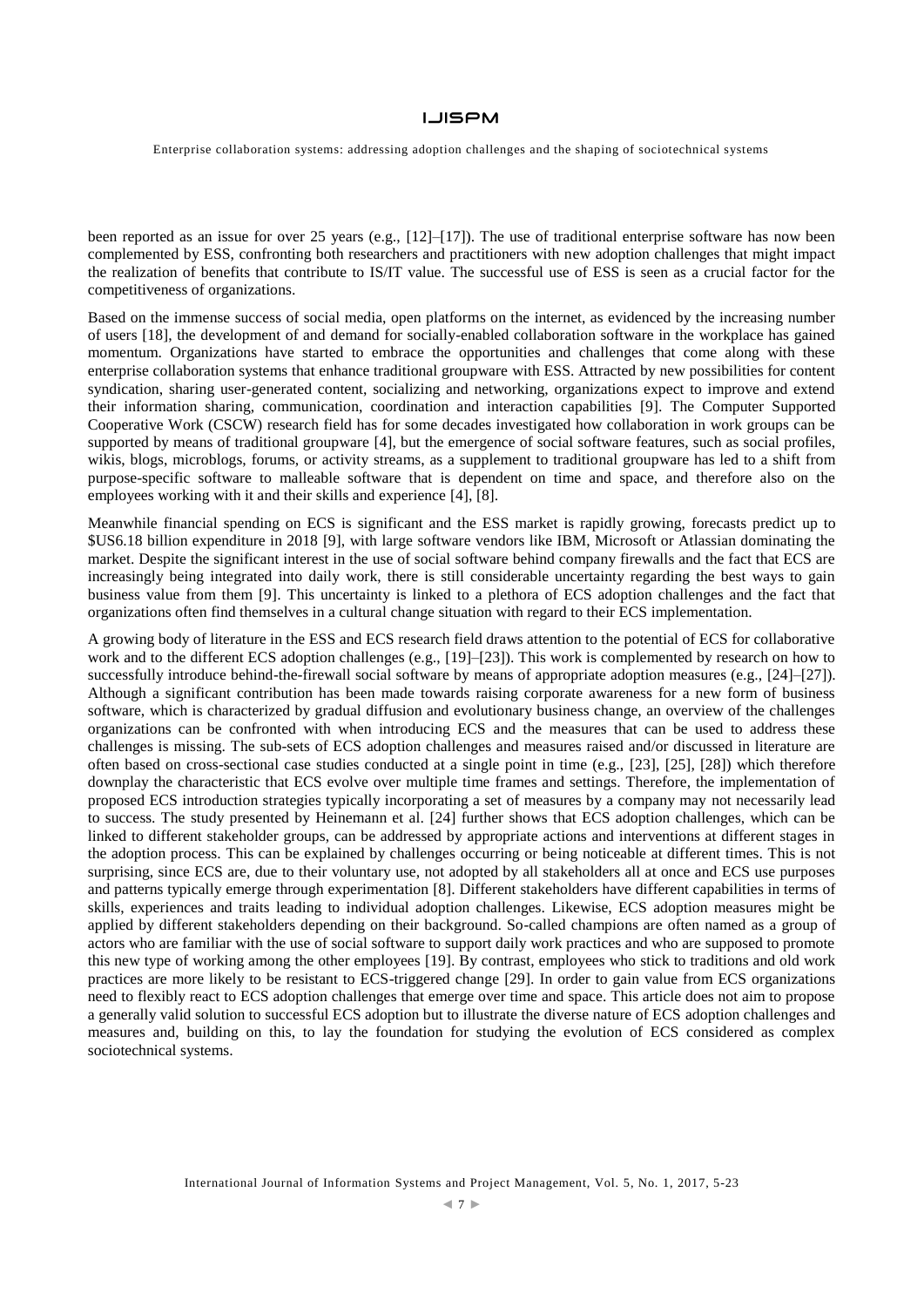Enterprise collaboration systems: addressing adoption challenges and the shaping of sociotechnical systems

### **3. Research Design**

This study examines the ECS adoption *challenges* that organizations face when introducing enterprise collaboration systems (ECS) and the *measures* that can be used, i.e. actions that can be taken, to address these challenges. For this purpose, an iterative, interpretive and qualitative research approach with a qualitative meta-analysis method is applied by which key challenges and measures are identified, aggregated, and categorized. The goal is to consolidate prior research to provide a more complete and comprehensive overview than any of the original, individual studies dealing with the successful adoption of ECS. At the same time, the research seeks to reveal the multifacetedness of ECS adoption challenges and measures in terms of space and time. Based on this and the specific nature of ECS as complex and evolving sociotechnical systems that incorporate human and non-human actors, suggestions for analyzing ECS initiatives are derived. As input data two main sources are used: i) the academic literature on ESS/ECS and ii) company interviews as a means to triangulate and, if necessary, to extend the findings drawn from the literature. This study is structured into three research phases as shown in Fig. 1.





*Phase 1: Initialization* includes an extensive search and analysis of the academic literature on enterprise collaboration systems. By adopting the approach of Huff [30], a broad search of the topic of ECS was carried out first, since it was expected that ECS challenges and measures could be identified from all fields of study. As social software has been subject to both technological development and changing conceptions with regard to its potential, different terms used in the academic literature were taken into account, in order to avoid excluding findings that equally apply to sociallyenabled ECS. Literature databases including ACM Digital Library, Emerald Insight, SpringerLink, IEEE Xplore Digital Library, ScienceDirect, and Google Scholar were searched using the search terms "social software", "e-collaboration", "web 2.0", "enterprise 2.0", "social business", "collaborative software", "enterprise social software", "enterprise collaboration system", "adoption", etc. and combinations of them to start with a corpus of primary articles. To identify additional relevant articles from the reference lists of the primary articles, snowballing as a search method was then applied. The literature search was supplemented with a search for suitable companies for the elaborating company minicases and interviews were arranged in order to collect data for triangulation. A prerequisite for conducting the interviews was that the selected companies had not only introduced an ECS but were also willing to speak openly about the adoption challenges they had experienced and the measures applied to address them. Two hi-tech companies who had adopted ECS were selected for the study. Technology savvy companies are more likely to have implemented social software. Since the focus of this research is on the exploration of ECS challenges and measures, the restriction to technology companies is regarded as appropriate. In order to structure the planned interviews, an interview guideline was developed which introduced the interviewees to the topic, and used open and closed questions to investigate their ECS adoption challenges and measures.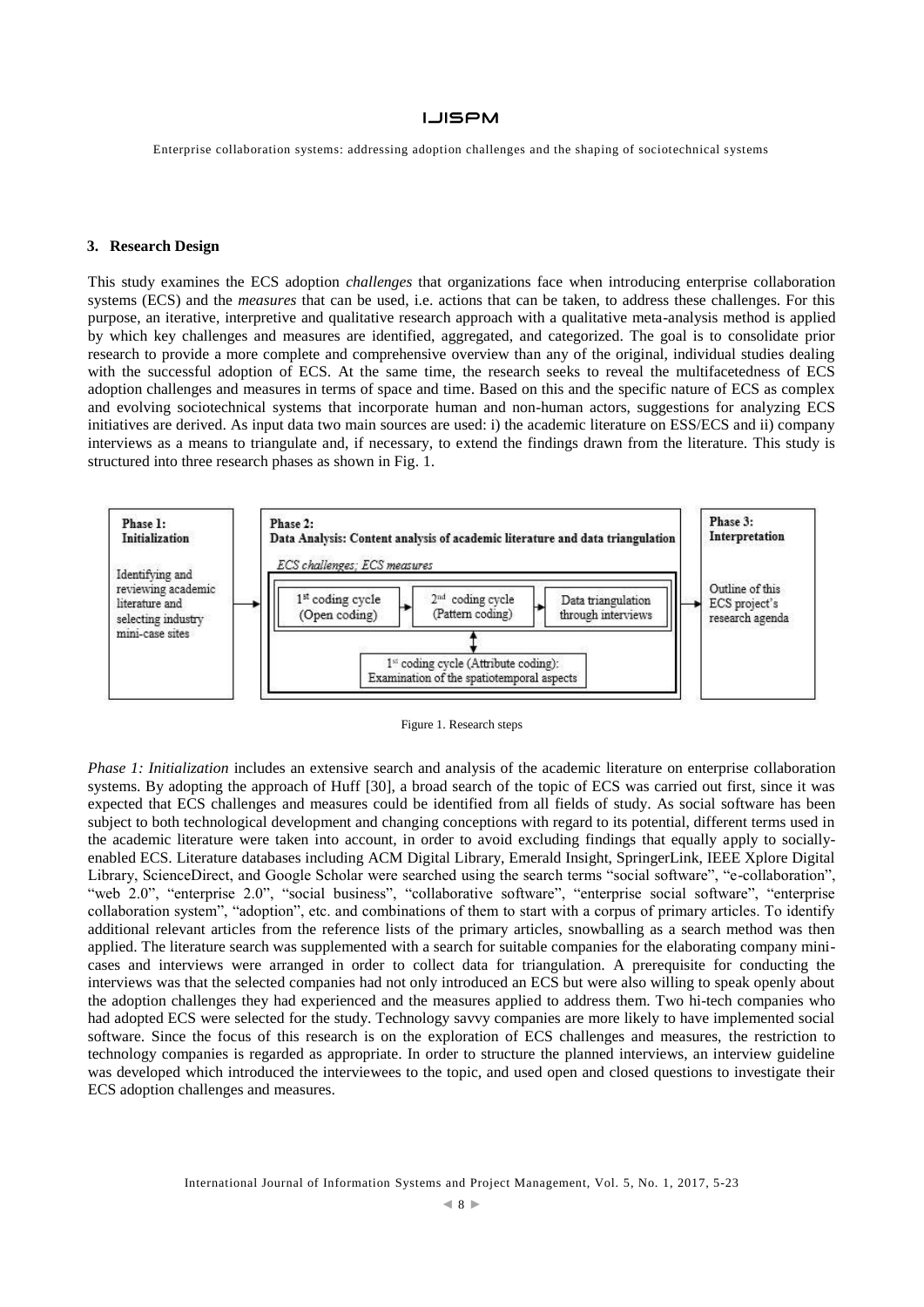Enterprise collaboration systems: addressing adoption challenges and the shaping of sociotechnical systems

*Phase 2: Data Analysis* comprises a qualitative in-depth content analysis of the academic literature to identify and categorize both ECS adoption challenges and measures. For this, two cycles of literature analysis and coding to classify the ECS adoption challenges are conducted and then triangulated with the data collected from the interviews in the two selected German case study companies. While the empirical cases in literature often cover large enterprises and SMEs (e.g., [21], [24]), the selected companies comprise less than 15 employees each and have a flat hierarchy to allow fast decision making. Upon approval by the companies the interviews were recorded and transcribed before using the data to refine the classification and capture any additional challenge and/or measure. The identified ECS adoption challenges and measures are then examined by using another coding cycle to understand their spatiotemporal nature in terms of timing and actors involved as well as the impact of the challenges on the ECS adoption process. For illustration purposes, the specific characteristics of selected ECS adoption challenges and measures are captured exemplarily.

*Phase 3: Interpretation* is used to reflect on the identified challenges and measures and, based on that, to propose a research agenda for this wider and multidisciplinary research program. The focus is on the theoretical and analytical implications of the spatiotemporal facets of ECS projects for the future analysis of such projects.

### **4. Data Analysis and Findings**

Based on the research design selected it was possible to identify and categorize both ECS adoption challenges and measures through an in-depth content analysis and triangulating interview data. Furthermore, the spatiotemporal characteristics of challenges and measures could be examined and examples provided accordingly.

### *4.1 Identified and categorized ECS adoption challenges and measures*

The aim of the first coding cycle is to generate two preliminary code tables, one containing the adoption challenges and the other containing the adoption measures identified from the literature. Following the open coding approach proposed by Miles and Huberman [31] and Saldaña [32], each selected article was carefully read, analyzed and coded. The first coding cycle with several coding iterations resulted in one code catalogue with 29 distinctive codes of ECS adoption challenges and another code catalogue with 39 distinctive codes of ECS adoption measures. Based on these open codes a second coding cycle applying pattern coding [31], [32] was initiated to iteratively develop meaningful categories and sub-categories of the identified challenges and measures. For this purpose, similar codes were grouped together and thematic codes developed. Five adoption challenge areas were identified, namely *culture*, *business/operation*, *technology in use*, *benefits*, and *attitude/behavior* each to which a group of challenge types and sub-types were assigned. Likewise, five adoption measure areas were identified, that is to say *preparation*, *guidance*, *optimization*, *influence*, and *prerequisite* each of which comprises also a group of measure types and sub-types.

Two technology startup companies that had introduced an ECS, MS SharePoint (Company A) and Atlassian Confluence (Company B), respectively, were willing to speak openly about their experience with the ECS adoption in semistructured face-to-face interviews with a length of about 60 minutes each. One key user of Company A and one key user as well as the CEO of Company B were available for an interview. The data collected in these interviews in 2015 were recorded, transcribed and used to confirm and cross-reference the codes identified from the literature analysis as shown in Fig. 2. All codes were hierarchically structured to represent groups of challenges and measures and their order from general to particular.

The descriptions of all challenge codes can be found in our previous publication [1] in which we limited our analysis and discussion to understanding ECS adoption challenges. Building on our previous work and the new insights gained the challenge areas and the adoption measure areas (metacategories) can be described as follows (Table 2).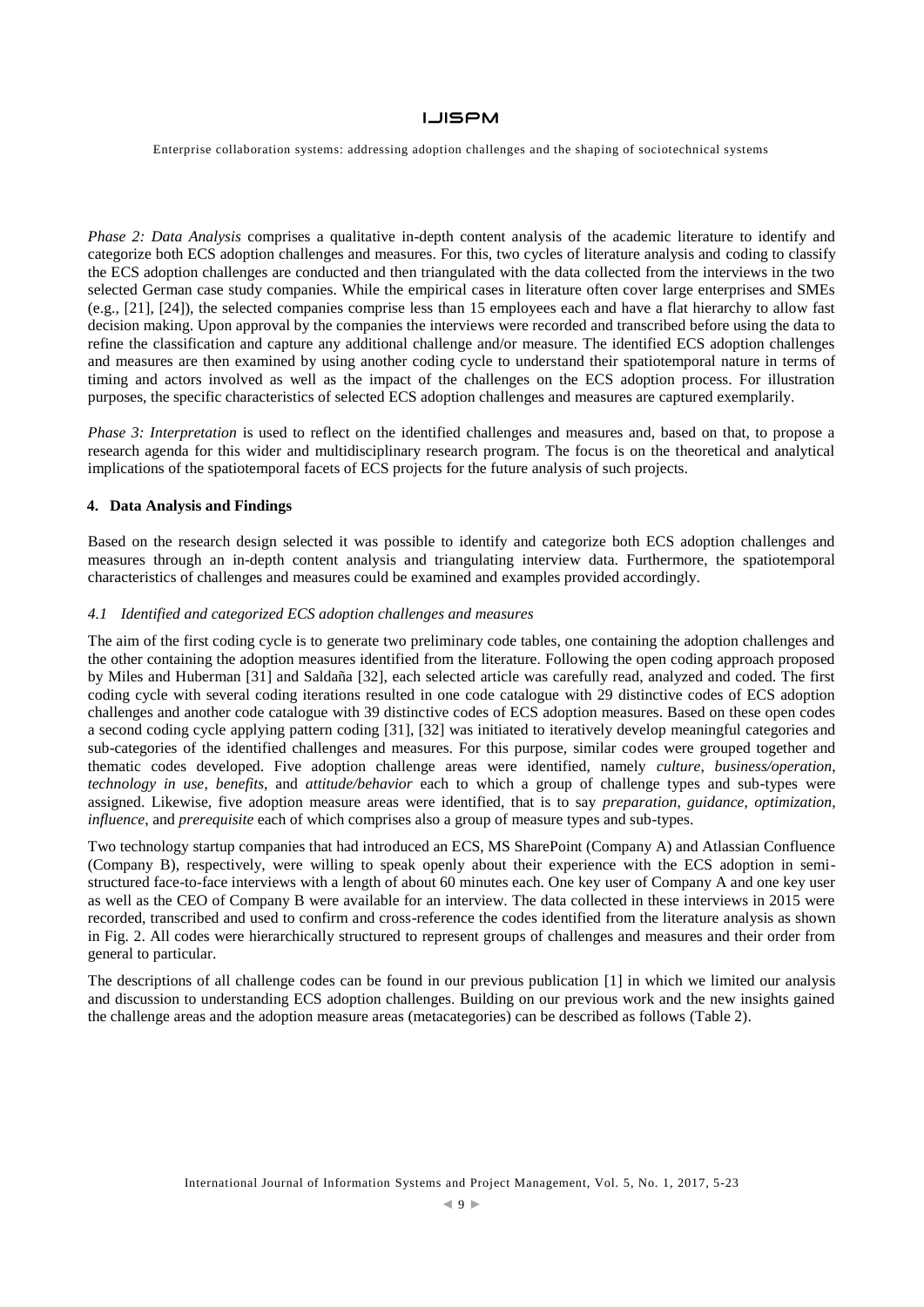Enterprise collaboration systems: addressing adoption challenges and the shaping of sociotechnical systems



Figure 2. Coding process

Table 1. Challenge areas (adapted from [1])

| Challenge area     | <b>Description</b>                                                                                                                                                                                                                                                                                                                                                                                                                 |
|--------------------|------------------------------------------------------------------------------------------------------------------------------------------------------------------------------------------------------------------------------------------------------------------------------------------------------------------------------------------------------------------------------------------------------------------------------------|
| Culture            | Challenges of this type are organizational challenges that can be traced back to the corporate culture being shaped<br>by management behavior and attitudes as well as the cultural values and norms that exist within the company                                                                                                                                                                                                 |
| Business/Operation | Challenges of this area can be attributed to both ineffective and inefficient uses due to operating without clear and<br>suitable specifications/objectives regarding the ECS project, as well as missing or poor general work management.                                                                                                                                                                                         |
| Technology in Use  | Challenges of this area deal with the handling and management of work and working with the ECS technology<br>itself. This includes personal adoption hurdles due to, for instance, lack of awareness and knowledge about the<br>newly introduced ECS, poor quantity, quality and organization of the ECS content and information management<br>processes, as well as poor integration of the ECS into the IT and work environment. |
| <b>Benefits</b>    | Challenges of this type address the questionable benefits of using an ECS, with perceived disadvantages<br>outweighing the perceived advantages of it. As an example, users might perceive a disproportionally high<br>workload required for using the ECS.                                                                                                                                                                        |
| Attitude/Behavior  | In contrast to the challenge area Culture, the challenge area Attitude/Behavior addresses individual and not<br>organizational level challenges. Employees may show inflexibility regarding the use of a new system, may not<br>properly collaborate within the system for various individual characteristics and attitudes, or give only little<br>priority to ECS use.                                                           |

Table 2. Measure areas

| Measure area | <b>Description</b>                                                                                                                                                                                                                                                                                                                                                                |
|--------------|-----------------------------------------------------------------------------------------------------------------------------------------------------------------------------------------------------------------------------------------------------------------------------------------------------------------------------------------------------------------------------------|
| Preparation  | Measures of this type refer to the preparation in terms of both technical and human aspects. By seeding content in<br>the system, for instance, employees might be attracted to using the ECS and its content. Thus, considering the<br>current corporate and cultural situation and clarifying where the ECS journey shall be headed might help in<br>designing the ECS project. |
| Guidance     | Measures of this area aim to guide the employees in using the ECS. For this purpose, training, guidelines<br>policies, or support might be considered suitable.                                                                                                                                                                                                                   |
| Optimization | Measures of this type aim to enhance and monitor the quality of ECS content and user performance.                                                                                                                                                                                                                                                                                 |
| Influence    | Measures of this type address the employees' perceptions about the introduced ECS and their usage behavior.<br>Stimulating self-motivation, providing gratification or the communication of individual benefits when using ECS<br>might lead to success.                                                                                                                          |
| Prerequisite | Measures of this type aim to facilitate system adoption and use by establishing an environment that favors an<br>enterprise collaboration culture. This could be achieved by valuing openness or establishing management<br>commitment, for instance.                                                                                                                             |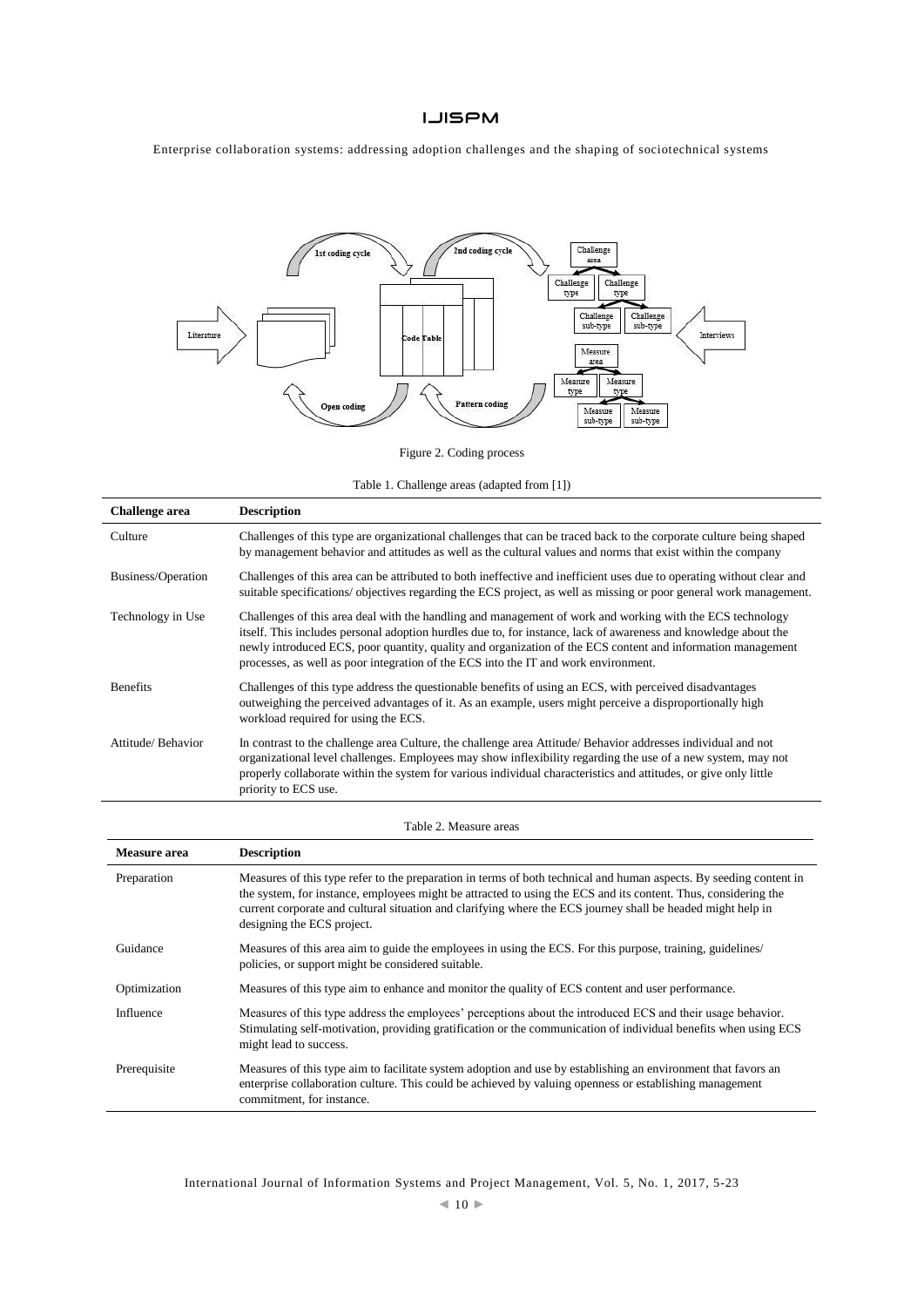Enterprise collaboration systems: addressing adoption challenges and the shaping of sociotechnical systems

As stated, both challenge areas and measure areas include groups and sub-groups of challenges and measures, respectively. Four additional challenge codes were identified from the company interview transcripts; these were not found as part of the in-depth literature analysis. Three were added to the hierarchical collection of challenge codes and one to the hierarchical collection of measure codes already identified and categorized from literature. The new challenge codes are *Insufficient understanding of relevance*, *Overload*, and *Growing complexity*, as depicted in Table 1 showing the identified and categorized challenges. The new measure code is *Access control*, as can be taken from Table 2 showing the identified and categorized measures. All new codes are labelled with an asterisk (\*) in the Tables 3 and 4. Although it is not the aim of this research to compare different ECS initiatives, it is assumed that challenges such as *Overload*, referring to employees being overwhelmed with work so they forget about using the ECS, are typical of startup companies which have often limited resources and the time to market as a primary driver of development [33].

The interviews revealed that the challenges both case companies had encountered during the introduction and use of the ECS partially overlap. Both companies only experienced a sub-set of the challenges identified from literature with *Low support*, *Lack of specific project goals*, *Lack of activity*, *Low quality*, *High effort* being perceived as particularly detrimental to ECS adoption. The company that had introduced MS SharePoint (Company A) additionally perceived *Missing alignment of structures*, *Low ECS skills, knowledge, and experiences*, and *Poor management of multiple tool/system usage* as highly challenging. The company that had introduced Atlassian Confluence (Company B) also classed *High time exposure*, *Productivity killer* as well as *Insufficient understanding of relevance*, *Overload*, and *Growing complexity* with the challenges of greatest concern. Interestingly, there was sometimes a mismatch between the perceived challenges of the Chief Executive Officer (CEO) and the key user, which shows that different actors may have different views of the ECS that was introduced and used in the respective company. While for instance, *Lack of processes* was mentioned by the key user of Company B as a perceived challenge, the CEO of this company did not perceive this challenge at all. Accordingly, the perceived need for taking action by means of appropriate measures to address ECS adoption challenges was dependent on the individual interviewee. Therefore, it is recommended that companies consider multiple views for successful ECS adoption as the diffusion of social software within the company is substantially linked to different groups of current and potential users [55]. Both companies applied some of the measures coded from the analyzed literature but not to intentionally address specific ECS adoption challenges. Among others, *Training the practical application of social features*, *Rules of conduct*, *Creation of personal profiles*, *Open communication*, *Inclusion of all employees from the beginning*, and *Minimizing mistrusting practices* were used. Although these measures were not used deliberately, the interviewees took the view that by applying these measures some challenges could have been prevented. One employee said:

*"Yeah, all the problems like 'Poor anonymity' or 'Sense of missing rewards' are not fulfilled because mistrust is minimized […] This all arises out of our corporate culture which is very open and informal." (Employee, Company B)*

It is also important to note that each organization having introduced an ECS might use a different approach to managing ECS adoption challenges. While, for instance some organizations might reject the use of gamification measures, such as *Awarding a specific status* to employees for their contribution efforts publicly in the ECS, others might consider such measures particularly useful. Depending on the network of actors and the context in which the ECS is embedded, gamification measures might foster a competitive situation unpleasant for the users [53] or meet the need for rewards and thereby support system adoption [24]. Similarly, there is debate about whether the use of *Financial incentives* [24] or too much *Guidance* is conducive to the adoption of corporate social software [42]. The introduction of ECS is further complicated by the fact that organizations can encounter and be unprepared for ECS adoption challenges at different stages in the adoption process. When Company A introduced MS SharePoint the employees were initially very motivated to use it. The management also supported the employees to help them use the system and the usage rate was initially high. Over time, however, the challenge *Missing alignment of structures*, which refers to the mismatch between the organizational structure and the social software approach, led to a gradual decrease in usage. Through the development of the classification of adoption challenges it was confirmed that challenges occur at different points in time and to different stakeholder groups. The following section deals with the spatiotemporal aspects of challenges and the related measures to address these challenges.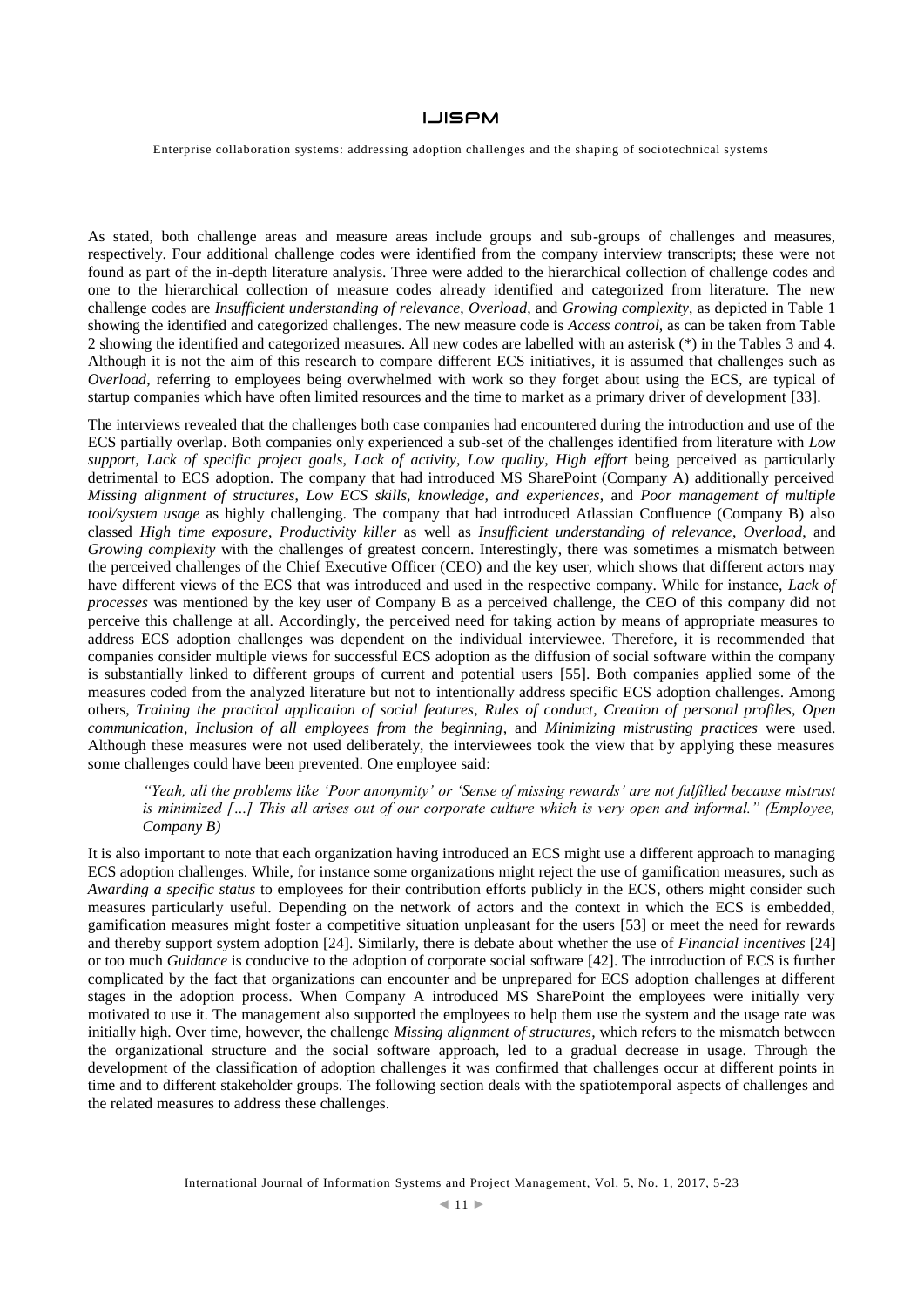Enterprise collaboration systems: addressing adoption challenges and the shaping of sociotechnical systems

| <b>Challenge Area</b> | Type of challenge                                                          | Sub-type of challenge                                                     |
|-----------------------|----------------------------------------------------------------------------|---------------------------------------------------------------------------|
|                       |                                                                            | Low acceptance [19], [24], [26], [34]                                     |
|                       | Missing commitment from the<br>executives                                  | Low support [29], [34]                                                    |
| Culture               |                                                                            | Insufficient understanding of relevance*                                  |
|                       |                                                                            | Ingrained processes [20], [21]                                            |
|                       | Values and norms impeding change                                           | Resistance to changes [26], [35], [29], [36]                              |
|                       | Inappropriate project goals [34]                                           |                                                                           |
|                       | Lack of specific project goals [21], [35]                                  |                                                                           |
| Business/Operation    | Missing alignment of structures [20],<br>$[22]$ , $[24]$ , $[29]$ , $[37]$ |                                                                           |
|                       | Lack of processes [24], [26], [35], [38]                                   |                                                                           |
|                       | Overload*                                                                  |                                                                           |
|                       |                                                                            | Lack of activity [24], [25], [39], [40]                                   |
|                       | Inefficient content                                                        | Low quality [22], [23], [39]                                              |
|                       |                                                                            | Uncertainties about social SW usage [19], [24]                            |
|                       | Lack of competence                                                         | Low ECS skills, knowledge, and experiences [20], [21],<br>$[23]$ , $[24]$ |
| Technology in use     |                                                                            | Poor management of multiple tool/system usage [27]                        |
|                       | System inefficiencies                                                      | Low awareness about the system's existence [29], [41]                     |
|                       |                                                                            | Growing complexity*                                                       |
|                       | Misuse of time and computing<br>resources [26]                             |                                                                           |
|                       |                                                                            | High time exposure [20], [23], [26], [29]                                 |
|                       | Perceived costs                                                            | High effort [21], [23], [42]                                              |
|                       |                                                                            | Productivity killer [23], [43]                                            |
| <b>Benefits</b>       |                                                                            | Privacy concerns [21], [39]                                               |
|                       | Perceived lack of protection                                               | Poor anonymity [23], [28]                                                 |
|                       | Sense of missing rewards [22]                                              |                                                                           |
|                       | Sense of loss of power [22], [24]                                          |                                                                           |
|                       |                                                                            | Reliance on other systems [21]                                            |
|                       | Inflexibility                                                              | Reluctance to learn another system [20], [21]                             |
|                       |                                                                            | Reluctance to modify other's content [21], [44]                           |
| Attitude/Behavior     |                                                                            | Low self-confidence [24]                                                  |
|                       | Ineffective collaboration processes                                        | Avoidance of other's content and knowledge [24], [34]                     |
|                       |                                                                            | Employees underperforming [24]                                            |
|                       | Little priority of collaboration [20], [21]                                |                                                                           |

### Table 3. Classification of ECS adoption challenges

International Journal of Information Systems and Project Management, Vol. 5, No. 1, 2017, 5-23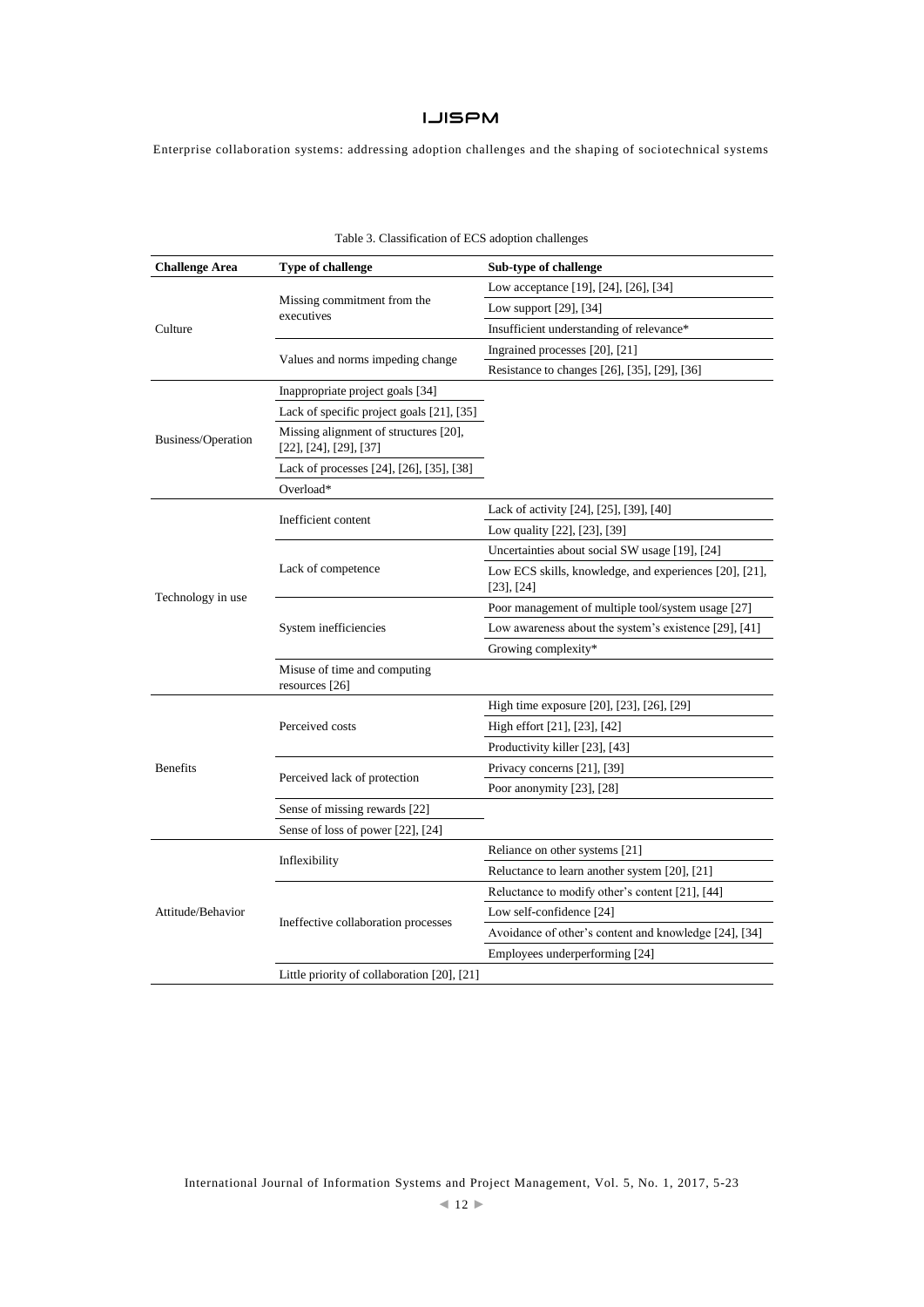Enterprise collaboration systems: addressing adoption challenges and the shaping of sociotechnical systems

| <b>Measure Area</b> | Type of measure                            | Sub-type of measure                                                                                   |  |  |
|---------------------|--------------------------------------------|-------------------------------------------------------------------------------------------------------|--|--|
| Preparation         |                                            | Analysis of employees' readiness and willingness for change [26], [34]                                |  |  |
|                     |                                            | Clarification of user expectations [2], [24]                                                          |  |  |
|                     | Target-actual<br>comparison                | Business assessment [20], [45]                                                                        |  |  |
|                     |                                            | Identification of CSFs and definition of performance measures [25], [26]                              |  |  |
|                     |                                            | Training needs analysis [46]                                                                          |  |  |
|                     | System preparation                         | Seeding of content as a foundation [23], [25], [40]                                                   |  |  |
|                     |                                            | Teaching the concept of ECS [19], [24]                                                                |  |  |
|                     |                                            | Training the practical application of social features [19], [24]                                      |  |  |
|                     | Training                                   | Training about key use cases and collaboration scenarios $[24]$ , $[27]$ , $[34]$ , $[47]$ ,<br>[48]  |  |  |
| Guidance            |                                            | Guidance on the structure of the social software tools [23]                                           |  |  |
|                     |                                            | Guidance of the categorization of content [23], [24], [46]                                            |  |  |
|                     | Guidelines/Policies                        | Rules of conduct [23], [26], [49]                                                                     |  |  |
|                     |                                            | Policies for security and privacy protection [26]                                                     |  |  |
|                     | Support [23], [25]                         |                                                                                                       |  |  |
|                     |                                            | Implemented processes for reducing redundant information [21]                                         |  |  |
| Optimization        | Intervening                                | Implemented procedure for misuse of time and computing resources [24], [26],<br>$[21]$                |  |  |
|                     |                                            | Access control*                                                                                       |  |  |
|                     | Monitoring                                 | Usage of performance measures [26]                                                                    |  |  |
|                     |                                            | Propagation of the new way of working [19], [24]                                                      |  |  |
|                     |                                            | Communication of target groups [23]                                                                   |  |  |
|                     | Marketing                                  | Communication of overall business goals [19], [23], [50]                                              |  |  |
|                     |                                            | Communication of set short-term goals and achievable short-term wins [24]                             |  |  |
|                     |                                            | Propagation of benefits $[24]$ – $[26]$ , $[34]$ , $[41]$                                             |  |  |
|                     |                                            | Development and marketing of an ECS brand name [51]                                                   |  |  |
| Influence           | Stimulating self-<br>motivation            | Discovering enjoyment [52], [53]                                                                      |  |  |
|                     |                                            | Creation of personal profiles [24], [25]                                                              |  |  |
|                     | Providing<br>gratification                 | Awarding a specific status [24]                                                                       |  |  |
|                     |                                            | Usage of gamification elements assessing one's individual behavior (only for<br>private viewing) [53] |  |  |
|                     |                                            | Usage of feedback mechanisms for reused content [23]                                                  |  |  |
|                     |                                            | Financial incentives [19], [24]                                                                       |  |  |
|                     |                                            | Involving all stakeholders [24], [34], [54]                                                           |  |  |
|                     | Valuing openness,<br>sharing, transparency | Establishing a balance between anonymity and individual accountability [50]                           |  |  |
| Prerequisite        |                                            | Privileging open communication [23], [26], [50]                                                       |  |  |
|                     | Management<br>commitment                   | Strong involvement and support from the top management [23], [41], [28]                               |  |  |
|                     |                                            | Visible executive sponsorship/endorsement [19], [23], [48]                                            |  |  |
|                     |                                            | Inclusion of all employees from the beginning [34]                                                    |  |  |
|                     | Procuring confidence                       | Actively addressing employees' fears and social concerns [22], [41]                                   |  |  |
|                     | Trust                                      | Minimizing mistrusting practices [50]                                                                 |  |  |

### Table 4. Classification of ECS adoption measures

International Journal of Information Systems and Project Management, Vol. 5, No. 1, 2017, 5-23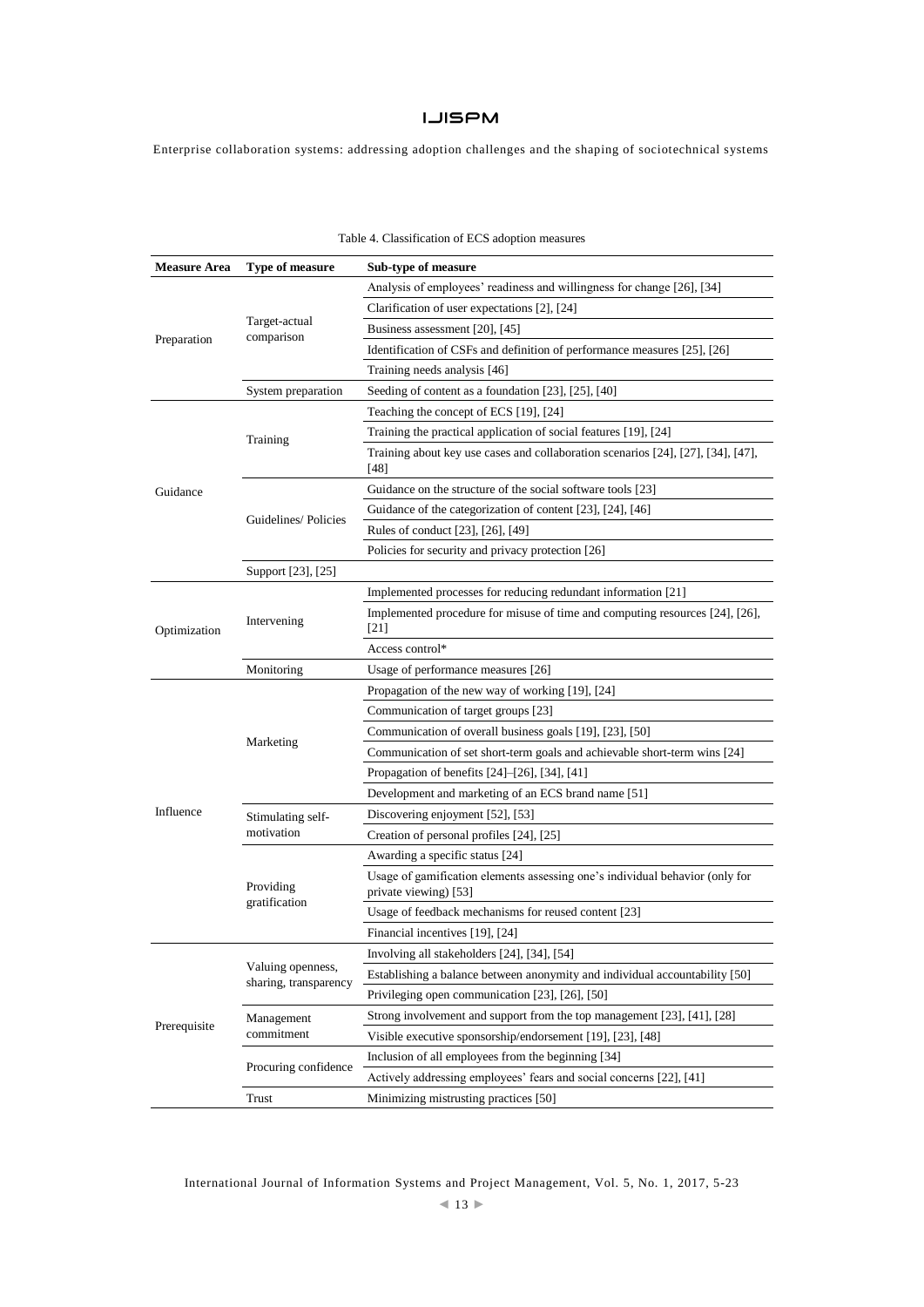Enterprise collaboration systems: addressing adoption challenges and the shaping of sociotechnical systems

#### *4.2 Spatiotemporal characteristics of ECS adoption challenges and measures*

Based on the descriptions of the identified codes it was possible to further analyze the adoption challenges to understand their spatiotemporal characteristics and impact on the ECS adoption process. For this purpose, the code descriptions were thoroughly read and another first coding cycle using attribute coding including In Vivo coding [32] was initiated allowing to capture essential characteristics of the challenges. After some iterations the following attribute codes and descriptors emerged:

- AFFECTING ENTITY: MANAGEMENT
- **AFFECTING ENTITY: ORGANIZATION**
- AFFECTING ENTITY: EMPLOYEES
- **AFFECTED ENTITY: PIONEERS**
- AFFECTED ENTITY: FIRST FOLLOWERS
- AFFECTED ENTITY: SECOND FOLLOWERS
- **TIMING: PRE-INTRODUCTION PHASE**
- TIMING: INTRODUCTION PHASE
- **TIMING: POST-INTRODUCTION PHASE**
- IMPACT: WITHHOLDS FROM USAGE
- **IMPACT: AFFECTS EFFECTIVENESS OF USAGE**

Both entity groups accountable for the identified challenges (*affecting entity*) and entity groups affected by the identified challenges (*affected entity*) were found. The descriptors *management*, *organization*, and *employees* were gathered for the affecting entity. Since the adoption of the ECS is meant to take place among the organization and its actors who can influence its diffusion [55], the affected entity is differentiated into distinctive adoption profiles with each representing one or two adopter categories proposed by Rogers [56]. Rogers suggests five adopter categories, namely innovators, early adopters, early majority, late majority, and laggards, to classify the individual or other unit of adoption into groups of actors with different sets of personality traits. To simplify the assignment of the identified ECS challenges to certain adoption profiles, the categories proposed by Rogers are clustered and renamed accordingly. Innovators and early adopters are represented by *pioneers*, early majority by *first followers*, and late majority and laggards by *second followers*. These descriptors also avoid the term laggards which is sometimes considered a negative label, since this adopter group has no strong pro-innovation bias [56]. Although it is assumed that the time at which an ECS adoption challenge occurs can be different from organization to organization, three time phases are coded to offer some orientation and show that challenges are not time-independent: *pre-introduction phase*, *introduction phase*, *postintroduction phase*. In addition, two primary types of impact that challenges have on the ECS adoption process were identified: *obstructs usage* and *affects effectiveness of usage*. Table 5 shows examples of the identified ECS adoption challenges and their spatiotemporal characteristics in terms of actors, timing, and impact type.

The challenge *Low support*, in which the management does not encourage the employees to use the ECS, might particularly obstruct usage. This can especially impact those with a relatively long innovation-decision period (first followers) when the system has not yet been fully integrated into daily work (introduction phase).

The challenge *Resistance to changes*, describing the low willingness to embrace the ECS due to fear of cultural change, is likely to impact those that are highly skeptical and traditional (second followers) and thus avoid using the system (obstructs usage). This challenge best fits the introduction phase when the cultural change process has not yet been completed and might be particularly the case in organizations where there is a general rejection of change.

The challenge *Lack of specific project goals*, referring to the situation in which the management has either not defined or communicated specific goals of the ECS project, particularly might lead to low motivation to use the just introduced system (introduction phase; obstructs usage). Once the users of the system have developed use cases and experienced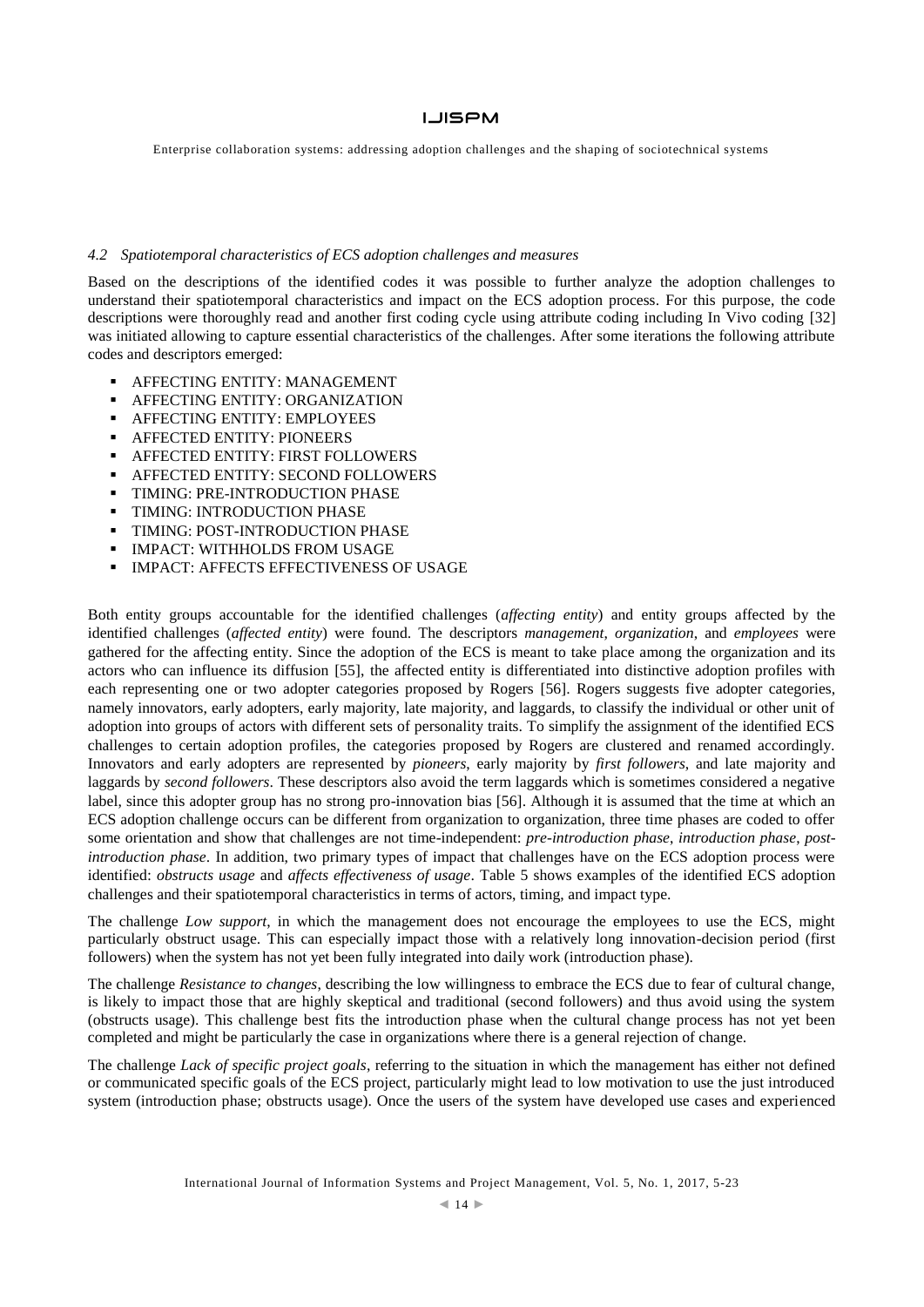Enterprise collaboration systems: addressing adoption challenges and the shaping of sociotechnical systems

personal benefits from ECS use, this challenge might not be as serious as it had been. Therefore, this challenge might not so much negatively affect second followers but pioneers who are the first to adopt the ECS and first followers who adopt it just before the average employee of the company.

The challenge *Low quality*, which refers to content that is subject to immense uncontrolled growth, can only arise when the system is already introduced and used (post-introduction phase) by the employees. Low quality content that cannot be reused or does not add value might particularly affect the effectiveness of usage.

|                                                                                                                                                                                                                                                                                                                                           | <b>Actors</b>           |                                              |                         |                                      |  |
|-------------------------------------------------------------------------------------------------------------------------------------------------------------------------------------------------------------------------------------------------------------------------------------------------------------------------------------------|-------------------------|----------------------------------------------|-------------------------|--------------------------------------|--|
| Sub-type of challenge                                                                                                                                                                                                                                                                                                                     | <b>Affecting entity</b> | <b>Affected entity</b><br>(adoption profile) | <b>Timing</b>           | <b>Impact</b>                        |  |
| Low support:<br>The management does not properly<br>promote and encourage the employees to<br>use the ECS.                                                                                                                                                                                                                                | management              | first followers                              | introduction phase      | obstructs usage                      |  |
| Resistance to changes:<br>Low willingness to embrace the system in<br>discussion due to fear of cultural change.                                                                                                                                                                                                                          | organization            | second followers                             | introduction phase      | obstructs usage                      |  |
| Lack of specific project goals:<br>A lack of specific project goals may lead<br>to the assumption that ECS use does not<br>lead towards fulfilling goals, and thus<br>possibly to low motivation.                                                                                                                                         | management              | pioneers; first<br>followers                 | introduction phase      | obstructs usage                      |  |
| Low quality:<br>Content edited in a willful or destructive<br>manner to include irrelevant information<br>(vandalism) or content that is subject to<br>immense, uncontrolled growth. As a result<br>the content may not be reused, add value<br>or employees may encounter problems in<br>terms of navigation, orientation and<br>search. | employees               | non-specific                                 | post-introduction phase | affects<br>effectiveness of<br>usage |  |

Table 5. Spatiotemporal aspects of exemplary ECS adoption challenges

Just as challenges can occur at different times, ECS adoption measures can also be applied at different phases in the adoption process [24]. Through the identification and classification of measures it could be seen that measures can be preventive or counteractive in nature depending on whether they are applied before an organization encounters a certain challenge or after. This may also be linked to the approach an organization has taken. Who is implementing a certain challenge might or might not be prescribed, but depending on the nature of the measure different groups of actors with certain skills, experiences, and traits might be suitable. The measure codes were therefore also analyzed further to illustrate their diverse spatiotemporal characteristics. Again, the code descriptions were thoroughly read and attribute coding including In Vivo coding [32] was used to capture both the time a measure can be applied and its implementing entities. As for the challenges, the time periods *pre-introduction*, *introduction*, and *post-introduction phase* were considered suitable. For the implementing entity a variety of different actor groups (roles) were identified: *managemen*t, *coaches/mentors/trainers*, *champions*, *employees*, *community/content managers*, *IT department*, *marketing*, *support agents/staff*, *community members*, and *initial project team*.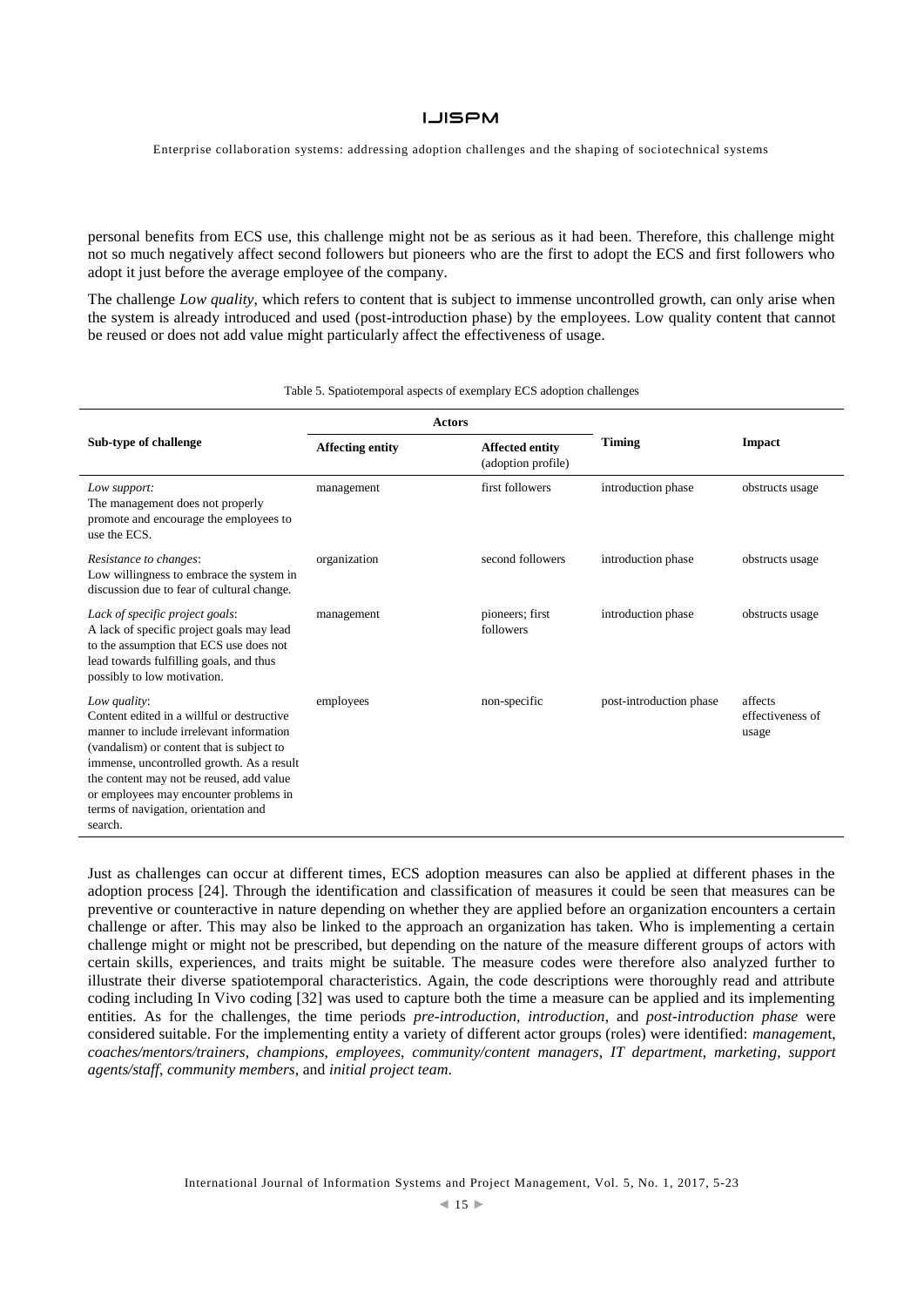### **LJISPM**

Enterprise collaboration systems: addressing adoption challenges and the shaping of sociotechnical systems

Thus, the following attribute codes and descriptors were assigned to the identified ECS adoption measures:

- **TIMING: PRE-INTRODUCTION PHASE**
- TIMING: INTRODUCTION PHASE
- TIMING: POST-INTRODUCTION PHASE
- **IMPLEMENTING ENTITY: MANAGEMENT**
- IMPLEMENTING ENTITY: COACHES/MENTORS/TRAINERS
- IMPLEMENTING ENTITY: CHAMPIONS
- **IMPLEMENTING ENTITY: EMPLOYEES**
- **IMPLEMENTING ENTITY: COMMUNITY/CONTENT MANAGERS**
- **IMPLEMENTING ENTITY: IT DEPARTMENT**
- IMPLEMENTING ENTITY: MARKETING
- **IMPLEMENTING ENTITY: SUPPORT AGENTS/STAFF**
- **IMPLEMENTING ENTITY: COMMUNITY MEMBERS**
- IMPLEMENTING ENTITY: INITIAL PROJECT TEAM

Table 4 shows examples of the identified ECS adoption measures and their spatiotemporal characteristics in terms of actors and timing.

| Table 6. Spatiotemporal aspects of exemplary ECS adoption measures |  |  |  |
|--------------------------------------------------------------------|--|--|--|
|--------------------------------------------------------------------|--|--|--|

| Sub-type of measure                                                                                                                                                                                           | <b>Actor:</b> Implementing entity              | <b>Timing</b>                                 |
|---------------------------------------------------------------------------------------------------------------------------------------------------------------------------------------------------------------|------------------------------------------------|-----------------------------------------------|
| Teaching the concept of ECS:<br>Showing new ways of working and the potential of enterprise<br>social software for day-to-day business. Teaching employees<br>the concept of ECS may facilitate ECS adoption. | coaches/mentors/trainers, champions            | introduction phase                            |
| Development and marketing of an ECS brand name:<br>The development and marketing of an ECS brand name to<br>achieve name recognition and increase system awareness.                                           | management, marketing, initial project<br>team | pre-introduction phase,<br>introduction phase |
| Usage of feedback mechanisms for reused content:<br>Usage of feedback mechanisms by which community<br>members instantly receive feedback whenever other members<br>use their contributions.                  | IT department                                  | post-introduction phase                       |

The measure *Teaching the concept of ECS* is typically applied by trainers but can also be applied by champions who are known for stewarding the adoption process by encouraging others to use the social software based on their own experiences [19], [20]. This measure might be particularly important at the beginning of the ECS project (introduction phase) when the ECS is not yet widely used for daily work.

The measure *Development and marketing of an ECS brand name*, which is used to increase system awareness, can be implemented at any time. However, it may be most effective when having a brand name right from the start. Thus, it is sensible to already have developed the name before introduction and to market it alongside the system introduction.

The measure *Usage of feedback mechanisms for reused content*, where users receive feedback whenever other users make use of their contributions, is a technical task (e.g. through implementation of post tracking, automatic notifications and usage analytics) and therefore most suitable for the IT department as the implementing entity. By nature, it would make the most sense if the platform already has enough users (post-introduction phase) so that such mechanisms do not lead to demotivation in the case of little reused content.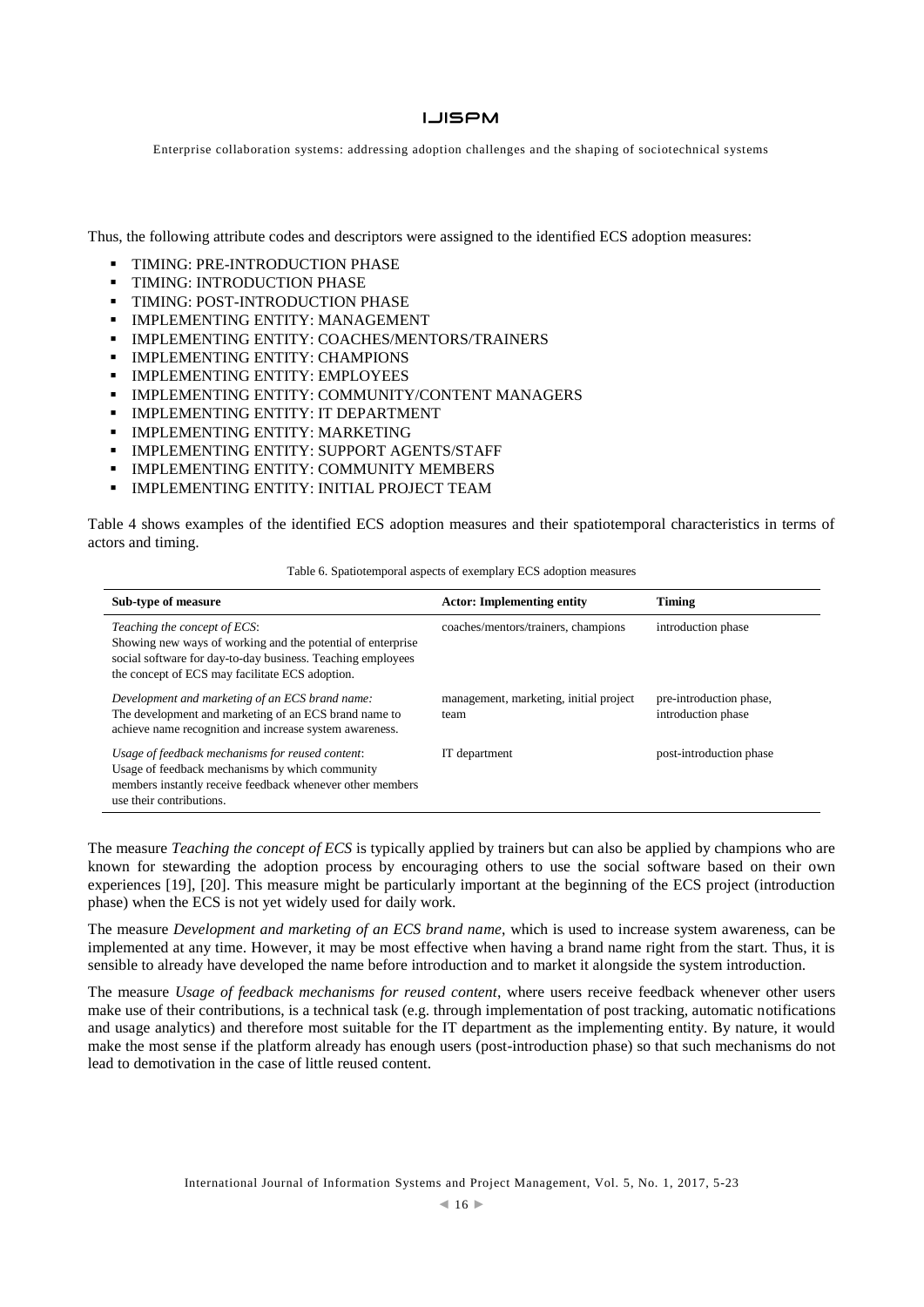Enterprise collaboration systems: addressing adoption challenges and the shaping of sociotechnical systems

It is important to note that the division of time into pre-introduction, introduction and post-introduction phase does not properly consider the speed with which the ECS is adopted or that different groups within the organization may be concurrently in different phases. However, it helps to show that organizations are likely to encounter different challenges at different times and that different measures might be implemented at different times. The following section builds on the gained insights into the spatiotemporal aspects of ECS challenges and measures and the specific nature of ECS as sociotechnical systems to discuss theoretical and analytical issues relevant for the research program's future studies on ECS adoption, appropriation, and use.

### **5. Interpretation**

Traditional enterprise software like ERP systems or groupware can be described as purpose-specific end-user software developed and introduced to address an existing corporate problem. They are typically employed for clearly defined usage scenarios and within specific business contexts as well as often used on a mandatory basis usually after a set golive date. This often requires a planned approach to managing change in a revolutionary context [8], [28]. In accordance with [8], [47], [57]–[61], enterprise collaboration systems are, unlike traditional enterprise software, often introduced ad-hoc to create potential and used on a voluntary basis. Since social software is particularly malleable and thus does not have prescribed forms of usage, companies are confronted with interpretive flexibility [62]. There are multiple interpretations with regard to how and for what purpose social software can be used. ECS can support a variety of work practices that may not follow a specific business purpose, and, therefore, can be part of the organization for any business process. The potentials of ECS are explored over time through use and the actual benefits emerge through experimentation and appropriation. Thereby, the form of usage, which evolves over time, depends on the context it is embedded in and that likewise is subject to change. Since ECS are designed through use, including experimenting with its capabilities, organizations cannot fully anticipate a priori the route of ECS use, the adoption challenges they will encounter and the benefits that will actually unfold. This means that they cannot easily plan for in advance how the system is to be used. Although benefits are expected [57] organizations often lack a clear vision of how to ensure benefits realization [9] which is considered to be due to diverse options for using ECS (multiple interpretations). This uncertainty is linked to a variety of ECS adoption challenges. The challenges *Insufficient understanding of relevance*, *Uncertainties about social SW usage*, or *Employees underperforming* are some examples to name but a few.

The analysis of ECS adoption challenges and measures shows that they are indeed multifaceted in terms of time and space. The examples used in this article to illustrate their diverse nature highlight the complexity of ECS projects in which organizations and their different stakeholders can encounter a multitude of challenges over time. In the course of this, some challenges that, for example, prevent certain groups of actors from usage when the system is introduced, such as *Low support*, might later be nonexistent anymore when the employees have learned how to use the ECS and what (personal) benefits can be realized through use. Likewise, the measure *Usage of feedback mechanisms for reused content* might only be suitable for certain contexts and when the ECS adoption process is already at an advanced stage. Enterprise collaboration systems can be seen as sociotechnical systems that incorporate human and non-human actors, i.e. hardware and software as well as people, processes and organizational aspects [47]. The entanglement of human and material practices, including different ECS adoption challenges, changes over multiple time frames and settings. Organizations can try to address certain challenge in a preventive or counteractive manner but they have to accept and deal with uncertainty.

The power of users to impose new meaning on technology particularly applies to ECS, as they are designed through use. However, the way ECS use and its related challenges evolve over time and context lacks scientific attention. Since there is often the need to justify IT investment decisions, researchers tend to look at what companies expect from the ECS introduction, i.e. which benefits are expected (e.g., [29], [41], [58]). There is also a range of studies focusing both on ECS challenges and success factors as well as related adoption and appropriation strategies and methods (e.g., [19], [24], [61], [63]). Such studies were primarily used as a basis for this article. Although it is acknowledged that there is no universal solution for the successful adoption of ECS and gaining value from ECS, the findings of such studies are not only fragmented as stated before but are also prone to disregard the sociotechnical nature of ECS and the way it is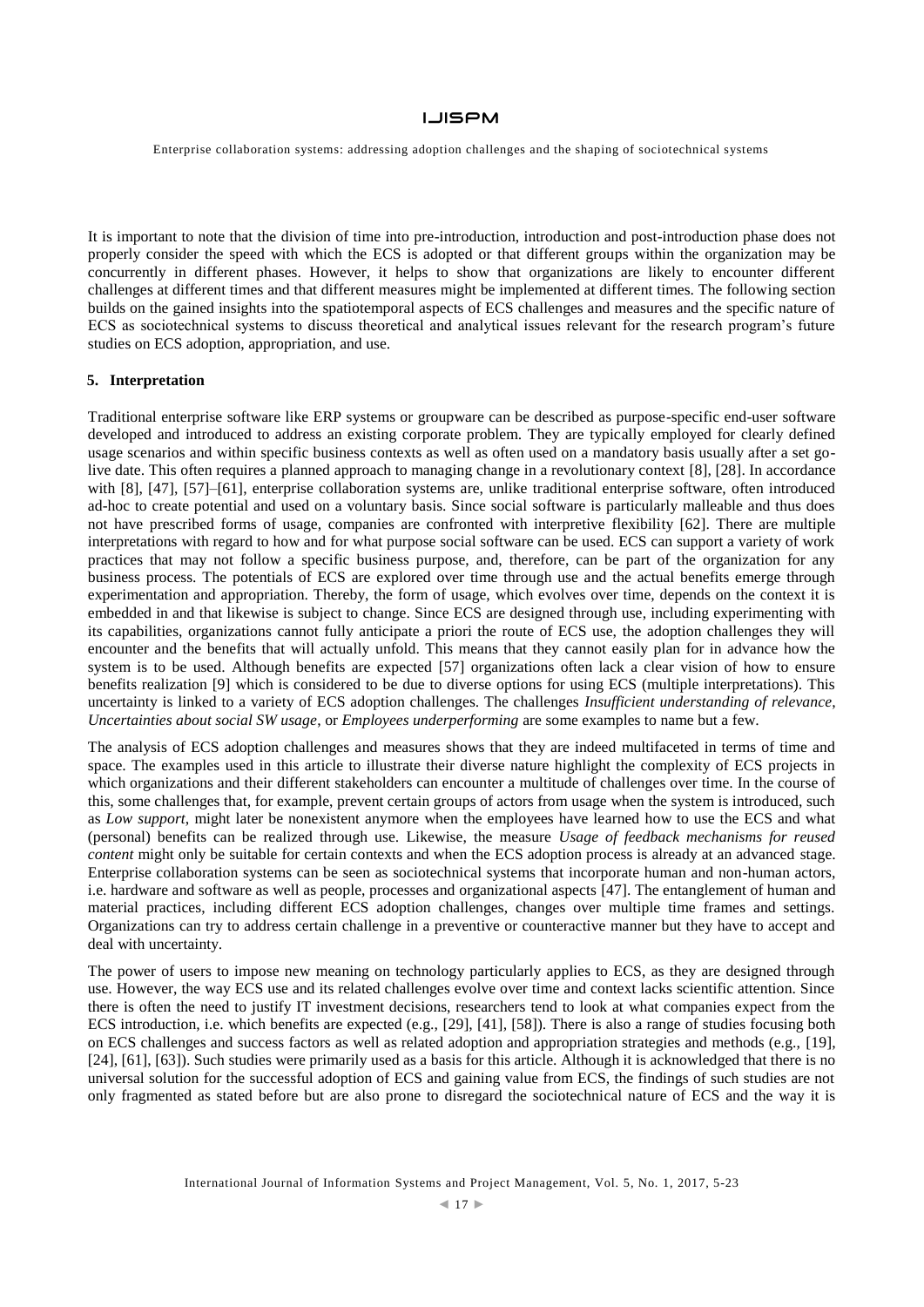Enterprise collaboration systems: addressing adoption challenges and the shaping of sociotechnical systems

shaped. It is now time to address this drawback and consider the temporal and spatial facets of ECS that may lead to unexpected outcomes. Since ECS use is still in its relatively early days, there is the unique opportunity to track the evolution of it from the early implementation and learn from practice. Therefore, future studies of this research program aim to examine and understand what happens when such sociotechnical systems are evolving, i.e. how ECS are designed through use over time including contextual, technological and organizational events as well as changing work practices, stakeholders, challenges, measures, expectations and benefits. This will allow conclusions on why an ECS, a new form of information infrastructure [64], can be successfully used even if initial expectations are not met. The goal is not to generalize but to explore ECS use through in-depth, longitudinal case studies and to learn from the experiences organizations collect. Since this exploration of ECS use is a long-term endeavor that requires the consideration of multiple time frames and settings, there is a strong need to draw on different theoretical perspectives that provide analytical cues to the relevant sites and settings for investigation and that account for the complex and dynamic relationship between the social and the technical elements of ECS. For this purpose, it is planned to collect data from enterprises that have introduced ECS. This process is now underway with companies that are participants in our multiorganization practice-based research community [65].

### **6. Concluding remarks**

A literature review on the adoption of enterprise social software and enterprise collaboration systems revealed that related research is currently fragmented and provides few in-depth empirical cases. To address this issue, a metaanalysis of ECS and ESS literature was conducted to provide an overview of identified and classified adoption challenges and measures. This in-depth literature analysis and synthesis was supplemented by triangulating interviews with companies. Two startup companies were willing to speak openly about their experiences with the introduction of ECS. Through the interviews additional challenges and measures that had not been identified as part of the literature analysis could be found. Both research and practice showed that ECS adoption challenges and measures can be linked to different time phases of the ECS project and different stakeholder groups. To illuminate the diverse nature of ECS challenges and measures, examples of both challenges and measures and their spatiotemporal characteristics were provided.

This article does not propose any mapping between specific ECS adoption challenges and specific measures, because it is assumed that the evolution of each ECS project is unique and there is no generally valid solution for the effective adoption of ECS. While this article successfully aggregates the findings of many localist studies it only broaches the diversity and multifacetedness of ECS adoption challenges and measures. It does not show in detail what happens when such sociotechnical systems are moving through time and space. Based on the findings of this article it was, however, possible to identify the theoretical and analytical imperatives for studying sociotechnical change of ECS and thus for gaining richer insights into the adoption, appropriation and use of ECS.

### **References**

[1] C. S. Greeven and S. P. Williams, "Enterprise collaboration systems: An analysis and classification of adoption challenges," in *Procedia Computer Science*, 2016, vol. 100, pp. 179–187.

[2] P. Schubert and S. P. Williams, "The Concept of Social Business: Oxymoron or Sign of a Changing Work Culture?," in *26th International Bled Conference*, 2013, pp. 222–235.

[3] P. M. Leonardi, M. Huysman, and C. Steinfield, "Enterprise Social Media: Definition, History, and Prospects for the Study of Social Technologies in Organizations," *J. Comput. Commun.*, vol. 19, no. 1, pp. 1–19, 2013.

[4] P. Schubert and J. H. Glitsch, "Use Cases and Collaboration Scenarios: How employees use socially-enabled Enterprise Collaboration Systems (ECS)," *International Journal of Information Systems and Project Management*, vol. 4, no. 2, pp. 41–62, 2016.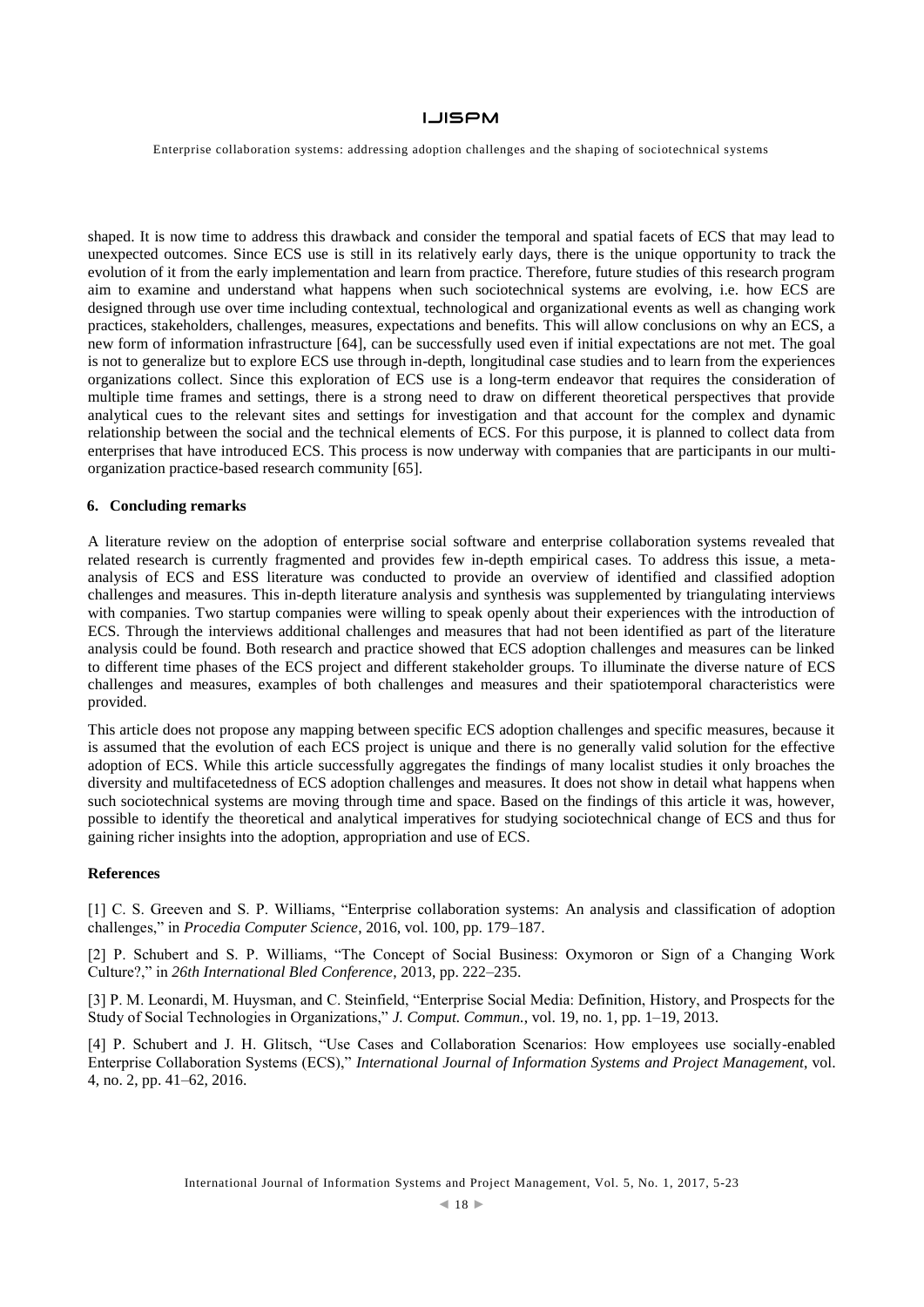Enterprise collaboration systems: addressing adoption challenges and the shaping of sociotechnical systems

[5] S. J. Andriole, "Business impact of Web 2.0 technologies," *Commun. ACM*, vol. 53, no. 12, pp. 67–79, 2010.

[6] P. Raeth, N. Urbach, S. Smolnik, B. Butler, and P. Königs, "The adoption of Web 2.0 in corporations: A process perspective," in *AMCIS 2010*, 2010.

[7] D. Schneckenberg, "Web 2.0 and the empowerment of the knowledge worker," *J. Knowl. Manag.*, vol. 13, no. 6, pp. 509–520, 2009.

[8] A. Richter and K. Riemer, "Malleable end-user software," *Bus. Inf. Syst. Eng.*, vol. 5, no. 3, pp. 195–197, 2013.

[9] S. P. Williams and P. Schubert, "Social Business Readiness Survey 2014," University of Koblenz-Landau, Working Report of the Research Group Business Software, Koblenz, 2015.

[10] P. Schubert and S. P. Williams, "The Case of UniConnect - The Shaping of an Academic Collaboration Platform," in *Multikonferenz Wirtschaftsinformatik (MKWI 2016)*, 2016, pp. 327–338.

[11] S. Shang and P. B. Seddon, "Assessing and managing the benefits of enterprise systems: The business manager's perspective," *Inf. Syst. J.*, vol. 12, no. 4, pp. 271–299, 2002.

[12] E. Brynjolfsson and L. Hitt, "Paradox Lost? Firm-level Evidence of High Returns to Information Systems Spending," *Manage. Sci.*, vol. 42, no. 4, pp. 541–558, 1996.

[13] J. L. King and E. L. Schrems, "Cost-Benefit Analysis in Information Systems Development and Operation," *ACM Comput. Surv.*, vol. 10, no. 1, pp. 19–34, Jan. 1978.

[14] P. G. W. Keen, *Shaping the Future: Business Design Through Information Technology*. Cambridge, MA: Harvard Business School Press, 1991.

[15] J. Ward, P. Taylor, and P. Bond, "Evaluation and realisation of IS/IT benefits: an empirical study of current practice," *Eur. J. Inf. Syst.*, vol. 4, no. 4, pp. 214–225, 1996.

[16] P. Weill and M. Broadbent, *Leveraging the New Infrastructure: How Market Leaders Capitalize on Information Technology*. Boston, MA: Harvard Business School Press, 1998.

[17] J. Ward and E. Daniel, *Benefits Management: Delivering value from IS & IT investments*. Chichester: John Wiley & Sons, 2006.

[18] Statista, "Number of monthly active Facebook users worldwide as of 3rd quarter 2016 (in millions)," 2016. [Online]. Available: https://www.statista.com/statistics/264810/number-of-monthly-active-facebook-users-worldwide/. [Accessed: 14-Nov-2016].

[19] F. H. Alqahtani, J. Watson, and H. Partridge, "Organizational support and Enterprise Web 2.0 adoption: A qualitative study," in *Proceedings of the twentieth Americas Conference on Information Systems*, 2014.

[20] S. Stieglitz and L. Dang-Xuan, "Adoption and use of corporate wikis in German small and medium-sized enterprises," in *Proceedings of the Seventeenth Americas Conference on Information Systems*, 2011.

[21] L. J. Holtzblatt, L. E. Damianos, and D. Weiss, "Factors impeding wiki use in the enterprise: A case study," in *Proceedings of the 28th ACM Conference on Human Factors in Computing Systems*, 2010, pp. 4661–4676.

[22] H. M. Hasan and C. C. Pfaff, "The wiki: An environment to revolutionise employees' interaction with corporate knowledge," in *18th Australia Conference on Computer-Human Interaction: Design: Activities, Artefacts and Environments*, 2006, pp. 377–380.

[23] A. Stocker, A. Richter, P. Hoefler, and K. Tochtermann, "Exploring appropriation of enterprise wikis: A multiplecase sudy," *Comput. Support. Coop. Work*, vol. 21, no. 2–3, pp. 317–356, 2012.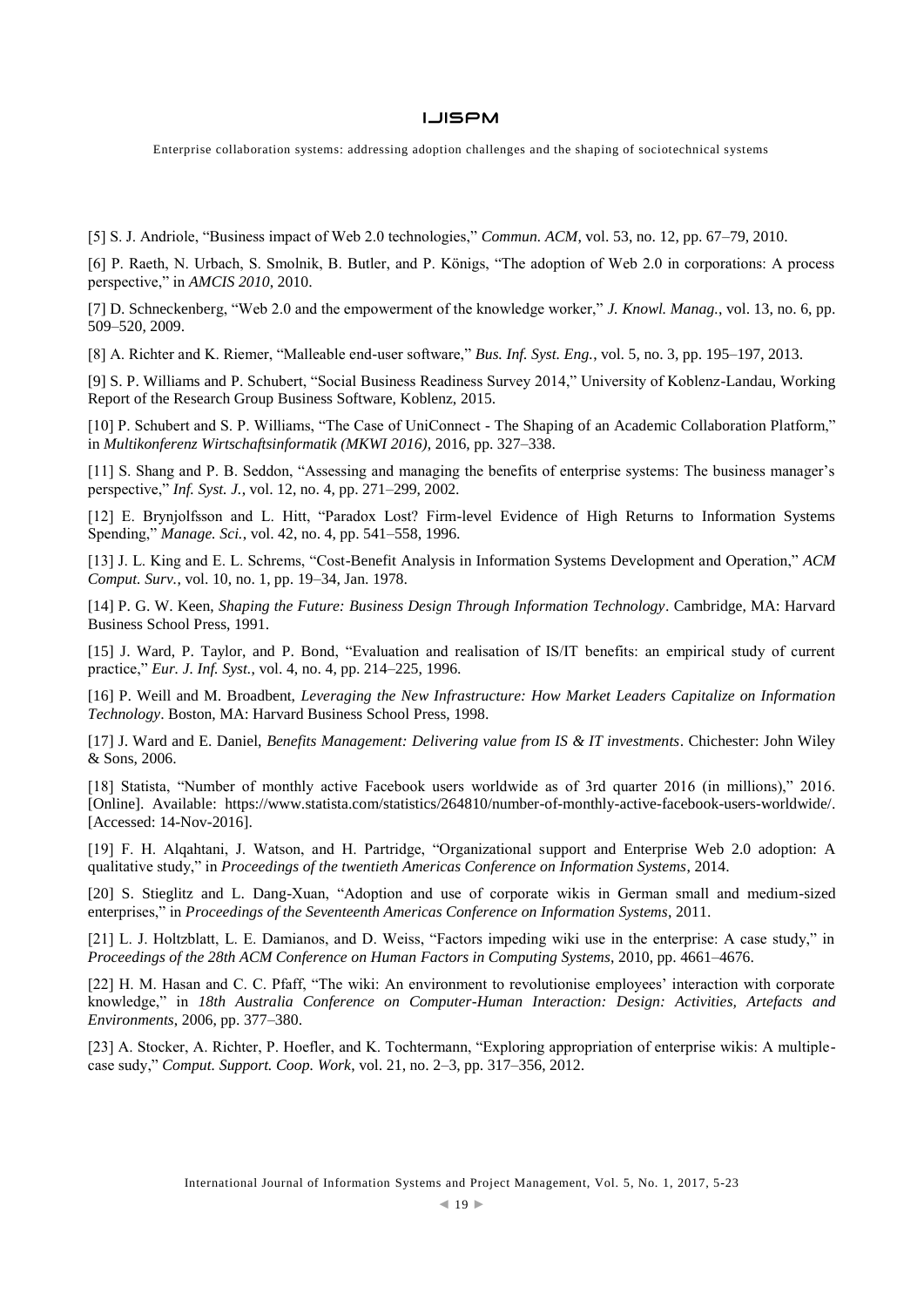Enterprise collaboration systems: addressing adoption challenges and the shaping of sociotechnical systems

[24] F. Heinemann, A. Katzung, and H. Schröder, "Recommendations for the operation of wikis as part of knowledge management solutions using the example of Airbus," *Inf. Manag. Consult.*, vol. 25, no. 2, pp. 65–72, 2010.

[25] M. Zeiller and B. Schauer, "Adoption, motivation and success factors of social media for team collaboration in SMEs," in *Proceedings of the 11th International Conference on Knowledge Management and Knowledge Technologies*, 2011.

[26] E. Turban, T.-P. Liang, and S. P. J. Wu, "A framework for adopting collaboration 2.0 tools for virtual group decision making," *Gr. Decis. Negot.*, vol. 20, no. 2, pp. 137–154, 2011.

[27] R. Koplowitz, "Building a collaboration strategy," *KM World*, vol. 18, no. 10, pp. 14–16, 2009.

[28] T. Kuettner, R. Diehl, and P. Schubert, "Change factors in Enterprise 2.0 initiatives: Can we learn from ERP?," *Electron. Mark.*, vol. 23, no. 4, pp. 329–340, 2013.

[29] S. Trimi and H. Galanxhi, "The impact of Enterprise 2.0 in organizations," *Serv. Bus.*, vol. 8, no. 3, pp. 405–424, Jun. 2014.

[30] A. S. Huff, *Designing research for publication*. Sondon: SAGE Publications, 2009.

[31] M. B. Miles and A. M. Huberman, *Qualitative Data Analysis - An Expanded Sourcebook*. Thousand Oaks: SAGE Publications, 1994.

[32] J. Saldaña, *The coding manual for qualitative researchers*. Los Angeles, CA: SAGE Publications, 2009.

[33] M. E. Fayad, M. Laitinen, and R. P. Ward, "Software Engineering in the Small: Smaller-sized software companies are developing significant products that need effective, tailored software engineering practices," *Commun. ACM*, vol. 43, no. 3, pp. 115–118, 2000.

[34] D. Nedbal, A. Auinger, and A. Hochmeier, "Addressing transparency, communication and participation in Enterprise 2.0 projects," *Procedia Technol.*, vol. 9, pp. 676–686, 2013.

[35] R. Diehl, T. Kuettner, and P. Schubert, "Introduction of enterprise collaboration systems: In-depth studies show that laissez-faire does not work," in *26th International Bled Conference*, 2013, pp. 236–250.

[36] J. Scott and A. Hester, "Organizational wiki usage: A conceptual model," in *Proceedings of the International Conference on Information Systems (ICIS 2007)*, 2007, vol. Paper 54.

[37] L. Bean and D. D. Hott, "Wiki: A speedy new tool to manage projects," *J. Corp. Account. Financ.*, vol. 16, no. 5, pp. 3–8, Jul. 2005.

[38] F. Carbone, J. Contreras, and J. Z. Hernández, "Enterprise 2.0 and semantic technologies for open innovation support," in *Proceedings of the 23rd international conference on industrial engineering and other applications of applied intelligent systems - Volume Part II*, 2010, pp. 18–27.

[39] H.-J. Happel and M. Treitz, "Proliferation in enterprise wikis," in *Proceedings of the 8th International Conference on the Design of Cooperative Systems*, 2008.

[40] O. Díaz and G. Puente, "Wiki scaffolding: Aligning wikis with the corporate strategy," *Inf. Syst.*, vol. 37, no. 8, pp. 737–752, Dec. 2012.

[41] R. Diehl and P. Schubert, "Der Weg zur Social Software Lösung für Unternehmen: Bedürfnisanalyse für kollaborative Technologien," in *Multikonferenz Wirtschaftsinformatik*, 2012, pp. 1723–1734.

[42] M. Koch, "CSCW and Enterprise 2.0 - towards an integrated perspective," in *Procceedings of the Bled eCommerce Conference 2008*, 2008, pp. 416–427.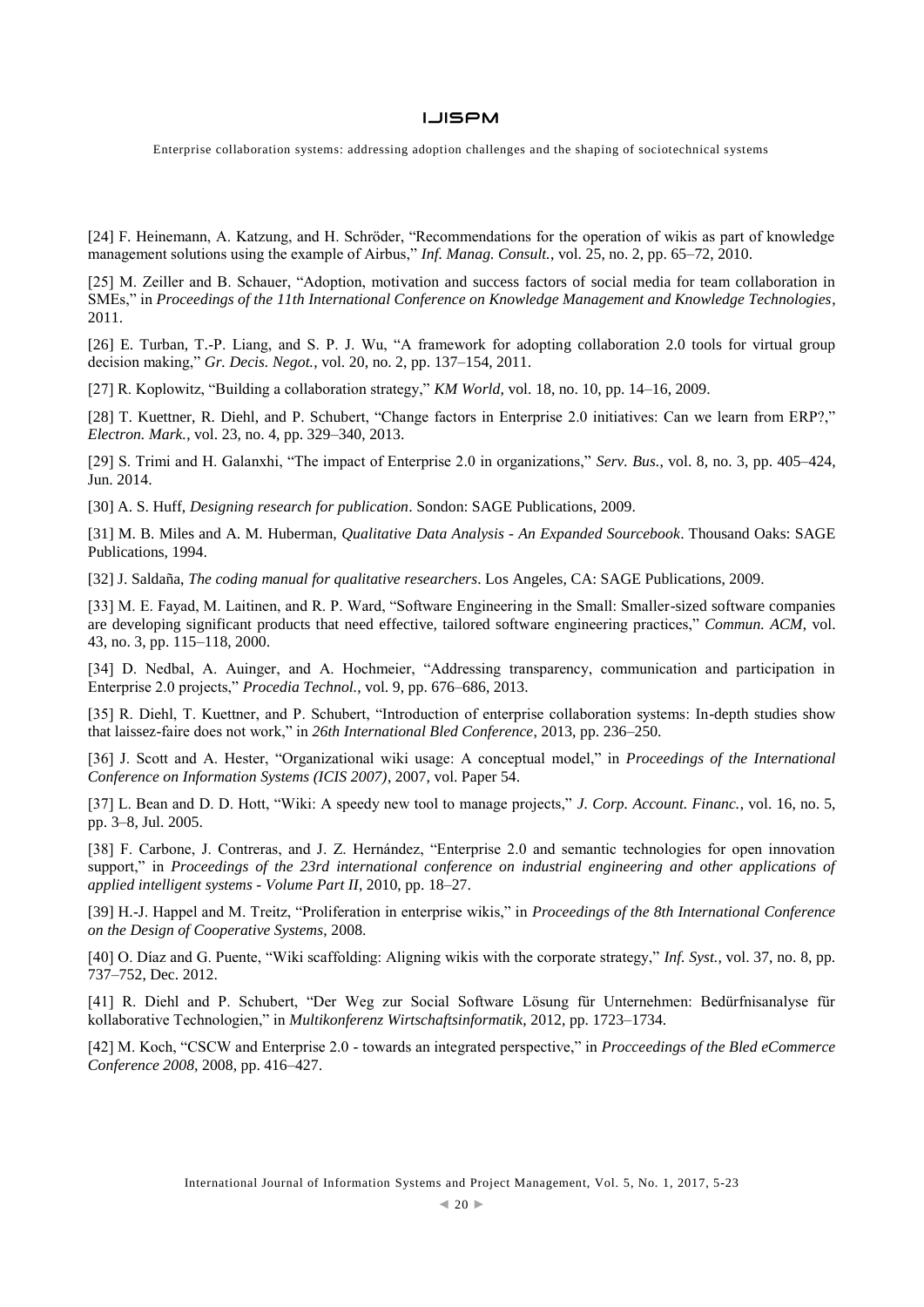Enterprise collaboration systems: addressing adoption challenges and the shaping of sociotechnical systems

[43] J. Blackwell, J. Sheridan, K. Instone, D. R. Schwartz, and S. Kogan, "Design and adoption of social collaboration software within businesses," in *CHI '09 Extended Abstracts on Human Factors in Computing Systems*, 2009.

[44] C. Danis and D. Singer, "A wiki instance in the enterprise: Opportunities, concerns and reality," in *Proceedings of the ACM 2008 Conference on Computer Supported Cooperative Work*, 2008, pp. 495–504.

[45] A. Stocker, A. Richter, P. Hoefler, and K. Tochtermann, "Exploring appropriation of enterprise wikis: A multiplecase study," *Comput. Support. Coop. Work*, vol. 21, no. 2–3, pp. 317–356, Mar. 2012.

[46] T. P. L. Grace, "Wikis as a knowledge management tool," *J. Knowl. Manag.*, vol. 13, no. 4, pp. 64–74, 2009.

[47] P. Schubert and J. H. Glitsch, "Adding Structure to Enterprise Collaboration Systems: Identification of Use Cases and Collaboration Scenarios," in *Conference on ENTERprise Information Systems*, 2015, pp. 161–169.

[48] M. Yang, M. Warner, and D. R. Millen, "Best practices for enterprise social software adoption," in *CHI '13 Extended Abstracts on Human Factors in Computing Systems*, 2013, pp. 2349–2350.

[49] P. Schubert and S. P. Williams, "Implementation of Collaborative Software in Enterprises: A Thematic Analysis," *it - Inf. Technol.*, vol. 54, no. 5, pp. 212–219, Oct. 2012.

[50] J. Wilkins and A. Baker, "Social Business Roadmap 2011 [AIIM White Paper]." pp. 1–34, 2011.

[51] M. Tominna, "The 4 Ps of Collaboration Systems: Purpose, Process, Pitch, and Promotion," *AIIM E-DOC*, vol. 21, no. 4, 2007.

[52] O. Arazy, I. Gellatly, S. Jang, and R. Patterson, "Wiki deployment in corporate settings," *IEEE Technol. Soc. Mag.*, vol. 28, no. 2, pp. 57–64, 2009.

[53] P. Schubert, L. Paulsen, and J. Hager, "Auswirkungen von Gamification in Enterprise Collaboration Systems," in *Mensch & Computer 2014*, 2014, pp. 3–14.

[54] M. I. Podean, D. Benta, and R. A. Costin, "On supporting creative interaction in collaborative systems. A content oriented approach," in *Proceedings - 13th IEEE International Conference on Commerce and Enterprise Computing, CEC 2011*, 2011, pp. 400–406.

[55] E. M. Rogers, *Diffusion of Innovations*, 3rd ed. New York, USA: The Free Press, 1983.

[56] E. M. Rogers, *Diffusion of Innovations*, 5th ed. New York, USA: The Free Press, 2003.

[57] M. Steinhüser, S. Smolnik, and U. Hoppe, "Towards a Measurement Model of Corporate Social Software Success – Evidences from an Exploratory Multiple Case Study," in *Proceedings of the 44th Annual Hawaii International Conference on System Sciences (HICSS-44)*, 2011, pp. 1–10.

[58] S. P. Williams and P. Schubert, "An Empirical Study of Enterprise 2.0 in Context," in *24th International Bled Conference*, 2011.

[59] P. M. Leonardi and J. W. Treem, "Knowledge management technology as a stage for strategic self-presentation: Implications for knowledge sharing in organizations," *Inf. Organ.*, vol. 22, no. 1, pp. 37–59, 2012.

[60] K. Osman, Z.-M. Ave, and K. Grove, "The emergence of Wikipedia as a new media institution," in *WikiSym '13 Proceedings of the 9th International Symposium on Open Collaboration*, 2013.

[61] C. Herzog and A. Richter, "Use Cases as a Means to Support the Appropriation of Enterprise Social Software," in *49th Hawaii International Conference on System Sciences (HICSS 2016)*, 2016, pp. 4071–4080.

[62] N. F. Doherty, C. R. Coombs, and J. Loan-Clarke, "A re-conceptualization of the interpretive flexibility of information technologies: redressing the balance between the social and the technical," *Eur. J. Inf. Syst.*, vol. 15, no. 6, pp. 569–582, 2006.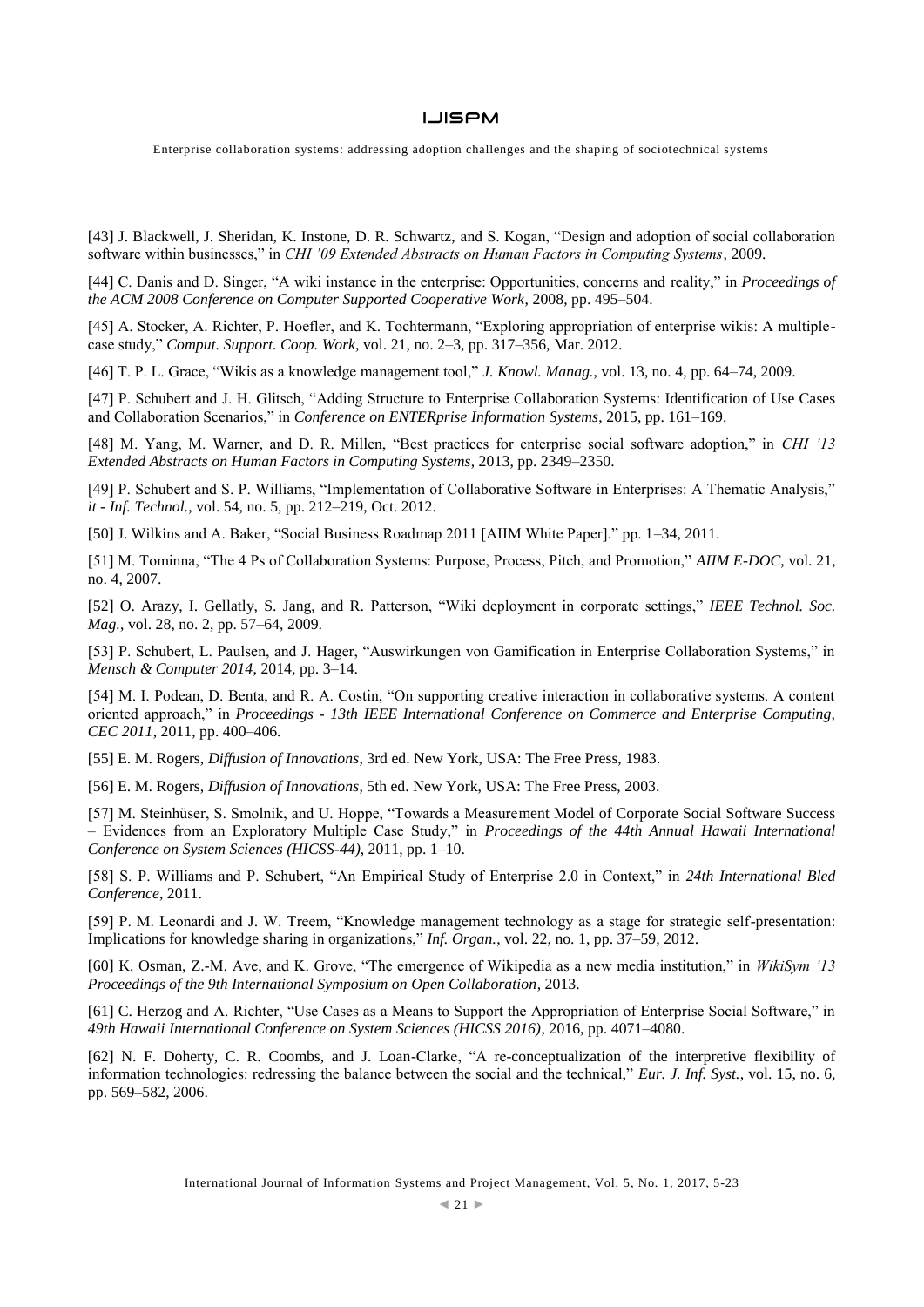Enterprise collaboration systems: addressing adoption challenges and the shaping of sociotechnical systems

[63] Q. Huy and A. Shipilov, "The Key to Social Media Success Within Organizations," *MIT Sloan Manag. Rev.*, vol. 54, no. 1, pp. 73–81, 2012.

[64] S. Star and K. Ruhleder, "Steps Toward Design an Ecology and Access of Infrastructure: for Large Spaces Information," *Inf. Syst. Res.*, vol. 7, no. 1, pp. 111–134, 1996.

[65] S. P. Williams and P. Schubert, "Connecting Industry: Building and Sustaining a Practice-based Research Community," in *Proceedings of the 50th Hawaii International Conference on System Sciences (HICSS)*, 2017, pp. 1– 10.